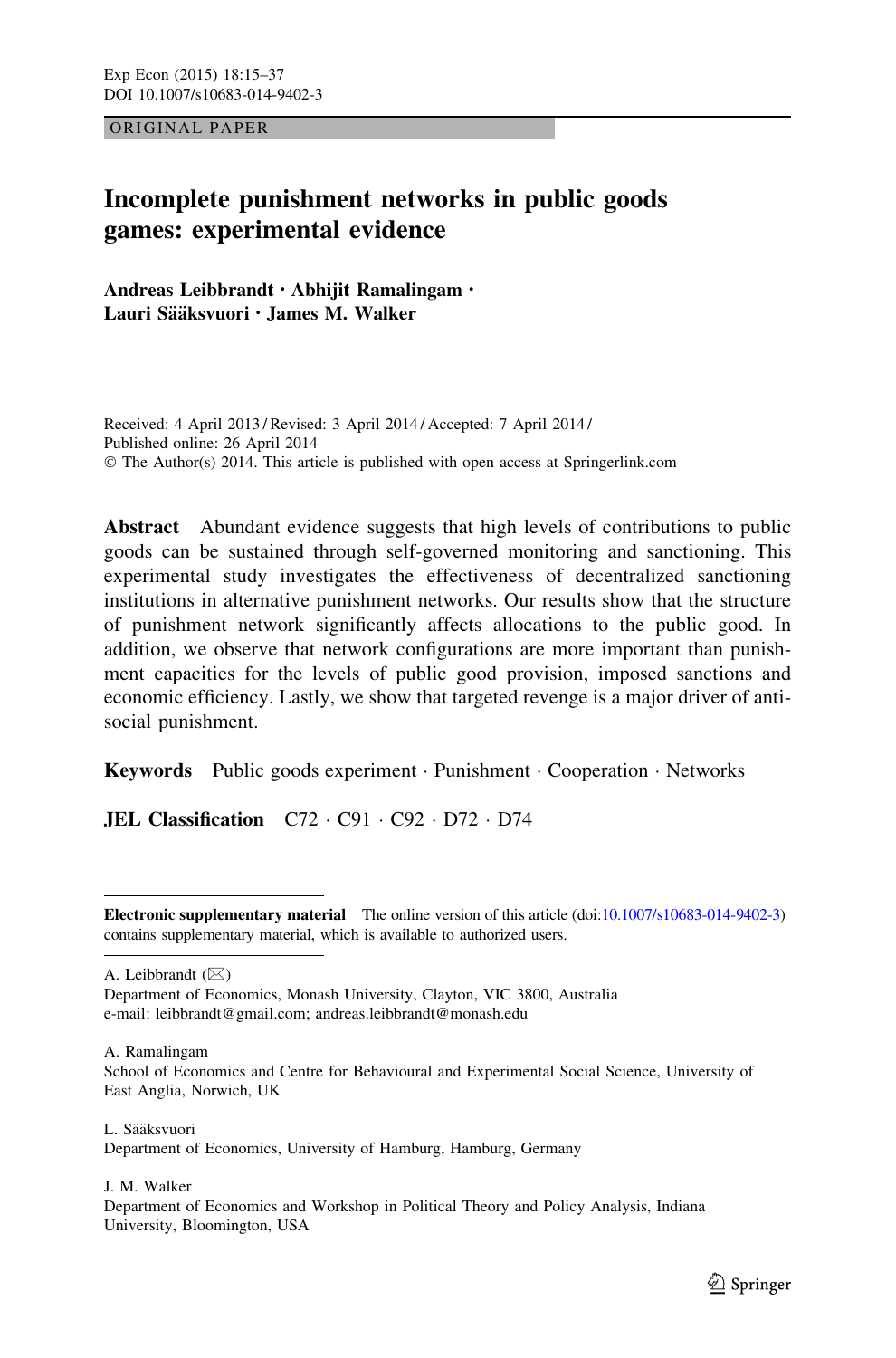#### 1 Introduction

There is widespread evidence that the availability of costly peer sanctioning can have a large positive impact on cooperation in social dilemma settings (e.g., Ostrom [1990;](#page-21-0) Ostrom et al. [1992;](#page-21-0) Fehr and Gächter [2000;](#page-21-0) Walker and Halloran [2004;](#page-22-0) Sefton et al. [2007\)](#page-22-0). These findings suggest that self-governed monitoring and sanctioning may play an important role in human cooperation and well-functioning of modern societies. However, the prevailing evidence is mainly based on the comparison of two extreme cases; all individuals can punish and be punished by other individuals in a group versus a situation where no one can punish. These criteria are typically not met in the field where various factors such as physical distance, endowments and status, and the social network of actors regularly limit punishment opportunities.

Punishment networks, which define who can punish whom, may play a nontrivial role for inducing more efficient provision of public goods or appropriation from commonpool resources. In particular, it seems plausible that denser punishment networks, where a larger fraction of actors can punish each other, deter actors more effectively from noncooperative behaviors. This increased deterrence in denser networks may be associated with the threat of being punished by more agents and/or the possibility of larger combined punishment capacity. However, it seems equally plausible that denser punishment networks may deter actors less effectively from non-cooperative behaviors if actors believe that the threat of being punished diminishes as the number of potential targets increases and effective coordination of punishment becomes more difficult. In addition, the increasing number of potential targets and limited individual capacities to sanction may reduce the severity of assigned sanctions. Taken together, there is very little direct evidence on how the network structure and punishment capacity impact public good provision, imposed sanctions and economic efficiency.

In this study, we provide new empirical evidence on the role of punishment networks for facilitating cooperation. We employ a public goods experiment in which we manipulate the structure of punishment networks and punishment capacities. Contribution and punishment decisions are examined across twenty rounds of repeated play in groups of four players who have fixed identifiers. Four networks are examined: a complete punishment network, a 'pairwise' punishment network, an 'untouchable' punishment network and a no-punishment network. In the pairwise network, the group of four is divided into two pairs and punishment can only take place within pairs, although contributions affect the entire group. In the untouchable network, there are three agents that can punish and be punished by each other and one agent who cannot punish or be punished.

By reducing the number of players who can punish a player, the two incomplete networks (pairwise and untouchable) reduce the total capacity of players to impose and receive punishment. For this reason, an additional treatment is conducted in each of the incomplete networks such that punishment capacities were as high as in the complete network. Individual punishment capacities are manipulated in these two networks in order to investigate if observed behavior is driven by the structure of the punishment network or punishment capacity.

These punishment networks were selected for the following reasons. First, arguably, the pairwise networks constitute the most transparent cases to examine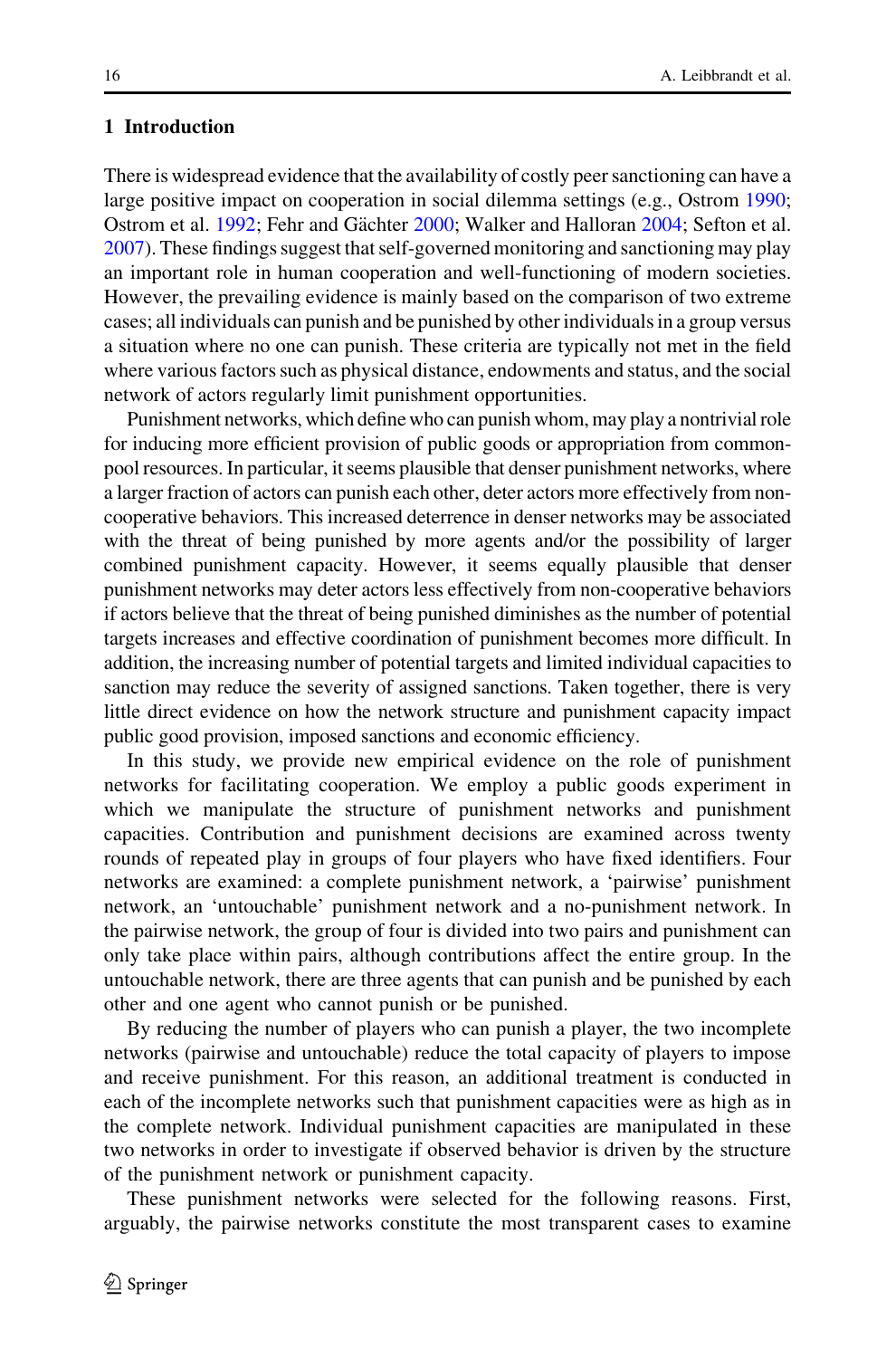issues of targeting sanctions, reputation formation, and limited scope of sanctions. The untouchable networks were selected based on observations from the field where it is common that some agents are temporarily or permanently isolated from others, but cannot be excluded from the benefits of public goods or common-pool resources. Complete and no punishment network conditions are created as benchmarks and to better link our findings to the existing experimental literature. The investigation of punishment behavior in incomplete networks connects our study to numerous examples of common-pool resource management and public good provision settings where the geographical structure and state borders may limit stakeholders' opportunities to sanction each other. At the same time, many of the international agreements designed to protect natural resources and curb environmental deterioration implement governance structures that often allow for accurate monitoring of contributions but limited opportunities to punish detached actors.

A primary finding of this study is that the greater the number of people who can punish and be punished, the greater the contributions to the public good and the greater the amount of punishment used in the group. Further, high contributions are sustained only in the complete and untouchable networks. In addition, the capacity for one individual to punish another plays a less important role on aggregate contribution levels than the network configuration. In particular, higher punishment capacities are unable to stem the observed decline in contributions in the pairwise network, and also play an insignificant role in the untouchable network. Finally, consistent with previous findings, low and high contributors are punished (Hermann et al. [2008\)](#page-21-0), a finding that is consistent with targeted revenge.

This study contributes to the literature testing the effectiveness of various institutional arrangements to overcome the regularly observed sub optimality of voluntary contributions. Among the large body of proposed institutional solutions to the problem of free-riding, opportunities to communicate (Isaac and Walker [1988;](#page-21-0) Ostrom et al. [1992;](#page-21-0) Bochet et al. [2006](#page-20-0)), costly peer punishments (Ostrom et al. [1992,](#page-21-0) Fehr and Gächter [2000](#page-21-0)), verbal sanctioning (Masclet et al. [2003\)](#page-21-0), ostracism (Cinyabuguma et al. [2005](#page-21-0)), combined punishment and reward schemes (Andreoni et al. [2003](#page-20-0); Gürerk et al. [2006](#page-21-0); Sefton et al. [2007;](#page-22-0) Leibbrandt and López-Pérez [2014\)](#page-21-0), reputation networks (Milinski and Rockenbach [2006\)](#page-21-0) and leadership structures (Güth et al.  $2007$ ) all potentially serve as proximate mechanisms to enhance voluntary cooperation.<sup>1</sup>

<sup>&</sup>lt;sup>1</sup> Since establishing the seminal finding that costly peer sanctioning can have a large positive impact on cooperation in social dilemmas, numerous additional studies have identified important limitations that may reduce the effectiveness of punishments and hinder the achievement of Pareto improvements through decentralized sanctioning institutions. Among the discussed limitations some particularly notable ones are the threat of counter punishments that may make people less willing to punish free-riders (Denant-Boemont et al. [2007](#page-21-0); Nikiforakis [2008\)](#page-21-0) or lead to destructive feuds (Nikiforakis and Engelmann [2011\)](#page-21-0), and anti-socially targeted punishments (Hermann et al. [2008\)](#page-21-0) that may prevent the co-existence of punishments and cooperative strategies (Rand et al. [2010](#page-22-0)). Likewise, it has been shown that the cost effectiveness of punishments plays an important role when assessing the impact of punishment strategies on cooperation and social efficiency (Egas and Riedl [2008](#page-21-0); Nikiforakis and Normann [2008](#page-21-0)). At the same time, however, it has been shown that various mechanisms allowing participants to effectively coordinate their punishment behavior may enhance the effectiveness of decentralized institutional arrangements (Ertan et al. [2009](#page-21-0); Boyd et al. [2010\)](#page-20-0). See Chaudhuri ([2011\)](#page-21-0) for a recent article reviewing the experimental literature on sustaining cooperation in social dilemmas.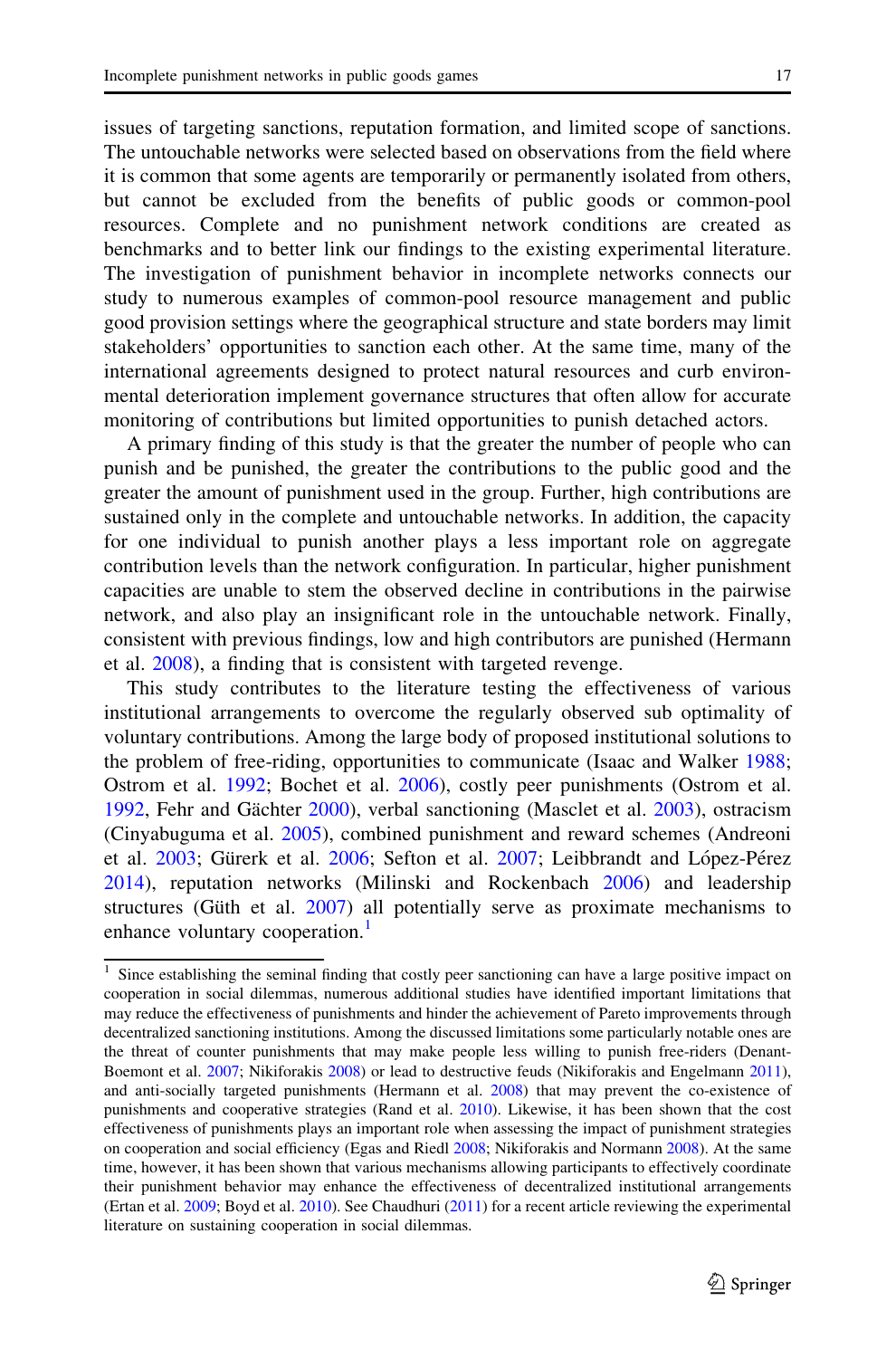In addition, this study connects to an emerging literature examining the role of social and geographic network structures on public good provision when punishment opportunities are absent. Theoretical investigations (Bramoullé and Kranton [2007\)](#page-20-0) and experimental evidence (Yamagishi and Cook [1993;](#page-22-0) Fatas et al. [2010\)](#page-21-0) point to the fact that contribution levels may differ significantly across networks. Differences in contributions across such networks are explained by conditionally cooperative responses to the restricted spread of information about individual contributions (Fatas et al.  $2010$ ).<sup>2</sup>

More closely related to our study are experiments in which punishment opportunities in public goods settings are manipulated (Carpenter [2007a](#page-20-0); Kosfeld et al. [2009;](#page-21-0) O'Gorman et al. [2009](#page-21-0); Reuben and Riedl [2009;](#page-22-0) Nikiforakis et al. [2010;](#page-21-0) Carpenter et al. [2012](#page-20-0); Cox et al. [2013](#page-21-0)). Reuben and Riedl [\(2009](#page-22-0)) study the effectiveness of punishment in privileged groups where some group members generate positive returns from public good contributions. Their findings indicate that punishment is less effective in privileged groups as compared to normal groups. Kosfeld et al. ([2009\)](#page-21-0) investigate institution formation in social dilemmas where a subset of players can form a sanctioning institution, while their contributions benefit the outsiders who do not enter the institution. Nikiforakis et al.  $(2010)$  $(2010)$  vary the effectiveness of punishments across individuals. Their results suggest that institutions with asymmetric sanctioning power can be equally successful in fostering cooperation and efficiency than their symmetric counterparts. Carpenter et al. ([2012\)](#page-20-0) manipulate monitoring opportunities and show how properties from graph theory can organize the data patterns that arise in their public goods experiments.

This study differs in several aspects from the previous literature. First, previously unexplored network structures are examined in settings where decision makers receive complete information about individual contributions, sanctions imposed, and sanctions received for all group members. This contrasts with other studies that investigate the joint effect of information dissemination and punishment opportunities in networks where group members do not receive information on individual behavior outside their network (Carpenter [2007a;](#page-20-0) Carpenter et al. [2012\)](#page-20-0). Second, we use a partner-matching protocol with fixed identifiers. The advantage of fixed identifiers is that this information condition captures the essence of many real networks where individuals have stable positions within a fixed group, not simply a network architecture describing how a random group of individuals occasionally link.<sup>3</sup> Finally, individual punishment endowments and total punishment capacities are controlled for

<sup>&</sup>lt;sup>2</sup> The influence of exogenous and endogenous networks has been explored in other settings such as coordination games (Keser et al. [1998](#page-21-0)), stag-hunt games (Charness and Jackson [2007\)](#page-21-0), games of strategic investments (Rosenkranz and Weitzel [2012\)](#page-22-0) and bargaining games (Charness et al. [2007\)](#page-20-0). For a survey, see Kosfeld [\(2004](#page-21-0)).

 $3\,$  A possible disadvantage is that reputation building is easier in the partner-matching protocol. However, since our primary interest lies in comparing punishment networks and not in disentangling the motivation of individual actors, we believe that the partner-matching protocol is more suited for our purposes. Note, by design, the pairwise network requires that subjects know the decisions with whom they are paired. For experimental control, this implies fixed identifiers be used in the other punishment networks. Clearly our experimental design represents an extreme case in regard to information subjects have on decisions of other group members. Such a design, however, provides a clear benchmark from which the effects of reductions in information could be compared in future studies.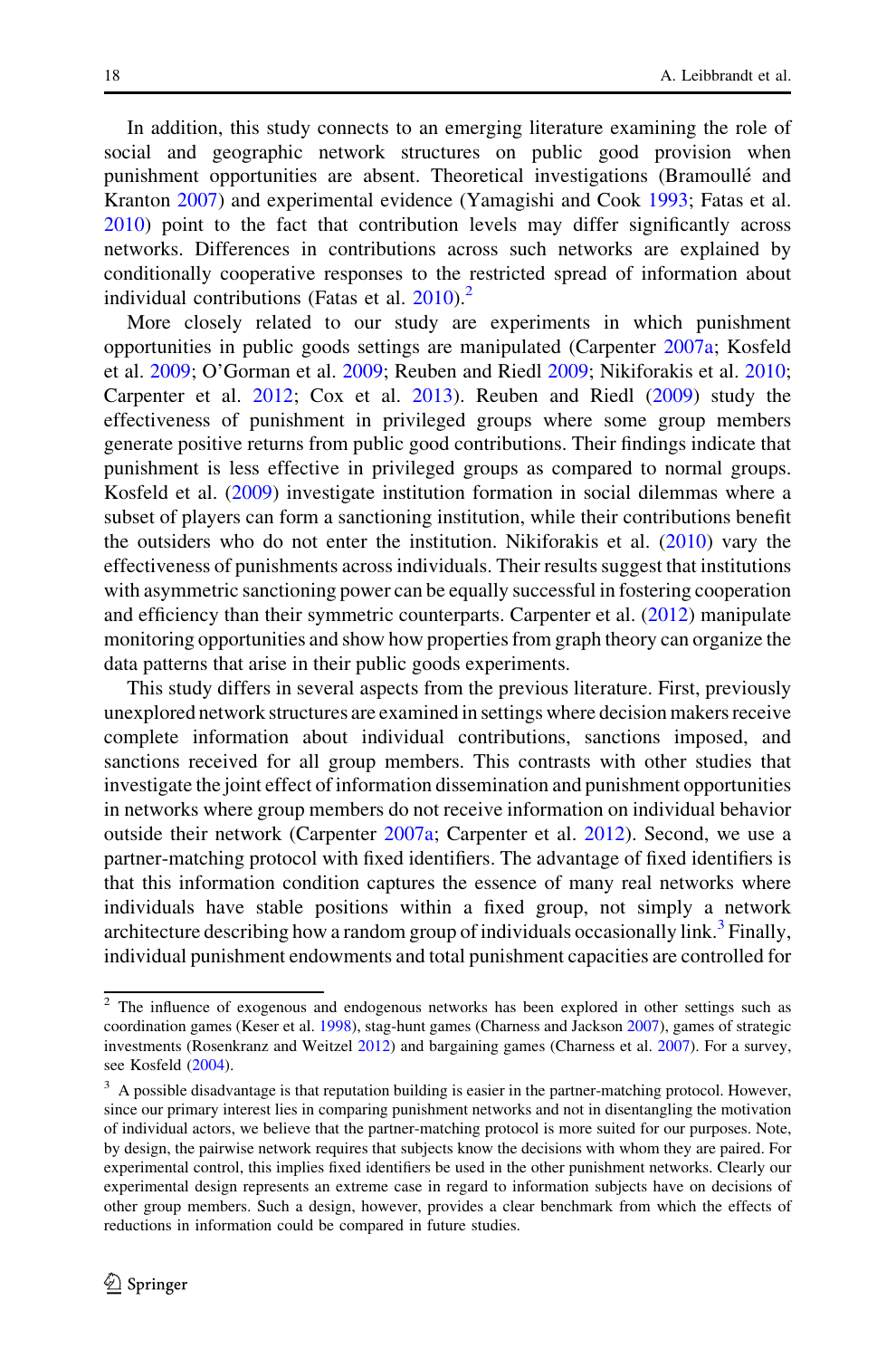<span id="page-4-0"></span>across groups. Thus, in contrast to many studies, we are able to identify the role of the punishment network and can rule out potential endowment effects.

#### 2 The decision setting

This study includes data from experimental sessions conducted at Indiana University-Bloomington (US) and the University of East Anglia (UK). In each session, 12–20 subjects were recruited from subject databases that included undergraduates from a wide range of disciplines. Via the computer, subjects were privately and anonymously assigned to four-person groups and remained in these groups throughout the 20 rounds in a session. No subject could identify the others in the room that were assigned to their group. Since no information passed across groups, each session involved 3–5 independent groups. At the beginning of each session, subjects privately read a set of instructions, which were then summarized publicly by a member of the research team.<sup>4</sup> Subjects then took a post instruction quiz and were not allowed to continue until all answers were correct. Subjects made all decisions privately.

Stage 1 of each decision round was a linear VCM game. At the beginning of stage 1, each subject was endowed with ten tokens to be allocated between a private account and a group account. For each token placed in his or her private account a subject received 1 token in payment. For each token placed in the group account, each group member received 0.4 tokens in payment. After all subjects had made their decisions in stage 1, they were informed of the aggregate allocations to the group account, and the allocation of each member of their group identified by an anonymous ID letter (A, B, C, or D), which remained the same during all decision rounds.

In stage 2 of each decision round each subject received an additional endowment of six tokens. Subjects were informed that they would make a decision of whether to decrease the earnings of other members in their group by assigning deduction tokens to them.<sup>5</sup> The instructions used neutral language. Each deduction token assigned by a group member to another group member cost the initiator 1 token and decreased the earnings of the recipient by three tokens. Any tokens not used to decrease the earnings of other group members were kept in the subject's private account.

Following stage 2 decisions, each subject received information about the contribution and sanction decisions of every other subject in his/her group.<sup>6</sup> More specifically, each subject reviewed a table which displayed the group account allocation of each subject in their group and the number of deduction tokens each subject assigned to each other subject in the group identified by ID letters. This table also displayed current round and cumulative earnings for each subject. At any point in the experiment subjects could review this same information from the prior round, giving them a complete history of individual decisions from the prior round before

<sup>4</sup> See Sect. C in the Supplementary Material for the instructions. The programs were written using Z-tree (Fischbacher [2007\)](#page-21-0).

 $<sup>5</sup>$  This procedure, which parallels that used in Sefton et al ([2007\)](#page-22-0), holds constant the resources available</sup> for sanctioning across decision rounds and decision making groups.

 $6$  In the *no-punishment* treatment, subjects received the same information regarding individual group account allocations.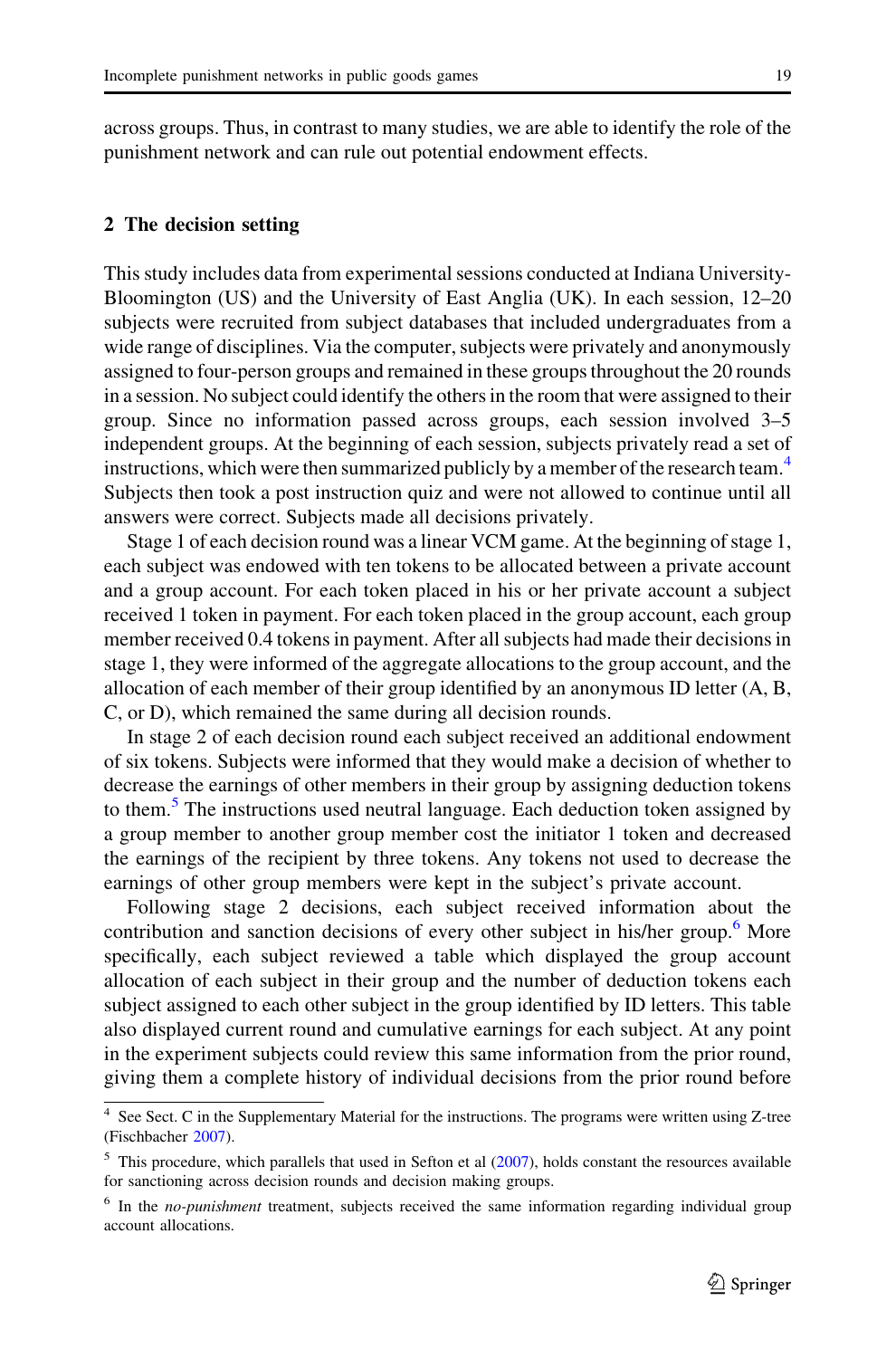making their current round decisions. Thus, unlike in many earlier decision settings that have investigated the use of sanctioning mechanisms, it was feasible for subject-specific reputations to develop across rounds.<sup>7</sup> The network treatment conditions are the primary rationale for this particular parameterization.

No sanctions were allowed in the benchmark treatment, the no-punishment network. In stage 2, subjects were simply given an additional six tokens, which were placed in their private accounts. Otherwise, this treatment was conducted in the same manner as the treatments that allowed for sanctioning opportunities. As noted in the introduction, there were three treatment conditions that allowed for sanctions: a complete network, a pairwise network, and an untouchable network. Experimental conditions varied only in terms of opportunities for sanctioning defined by the network linkages. In the complete network condition, subjects had the opportunity to reduce the earnings of all other group members. In the *pairwise* network condition, subjects A and B had the opportunity to reduce the earnings of each other, but not C and D. Likewise, subjects C and D had the opportunity to reduce the earnings of each other, but not A and B. In the untouchable network condition, subjects A, B, and C had the opportunity to reduce the earnings of each other, but not subject D. Further, subject D did not have the opportunity to reduce the earnings of any group member. For control purposes, subject D automatically had six tokens allocated to their private account.

Figure [1](#page-6-0) illustrates our network treatments. In all network treatments information flow was held the same. Only the punishment opportunities depended on the network. In the figures, an incoming arrow denotes that a player can be punished by the player from whom the arrow originates. An outgoing arrow denotes that a player can punish the receiving group member.

For control purposes, in the initial set of experiments subjects could assign a maximum of two deduction tokens to another group member, reducing that subjects earnings by a maximum of six tokens, regardless of the network structure. Subjects in the pairwise network automatically had 4 tokens allocated to their private accounts in stage 2 while subjects A, B and C in the untouchable network automatically had 2 tokens allocated to their private accounts in stage 2. Players could use the remaining tokens to sanction players in their network. Thus, in the initial set of experiments, the maximum sanction that a subject could *impose* on another subject was held constant across decision rounds, while the maximum number of punishment tokens a subject could *receive* varied across networks.

An additional set of experiments was conducted in the *pairwise* and *untouchable* networks, where the maximum number of deductions tokens that a subject could receive was equal to that of the *complete* network. In the *pairwise-6* treatment each subject could impose up to six punishment tokens on the subject with whom they were paired. In the *untouchable-6* treatment, the three subjects in the punishment network could impose up to three punishment tokens on the other two subjects in their network. Thus, in these treatment conditions, subjects in the networks could have their earnings reduced from punishments by a maximum of 18 tokens, the same as in the complete network condition.

<sup>&</sup>lt;sup>7</sup> Nicklisch and Wolff [\(2011\)](#page-21-0) and Nikiforakis and Engelmann ([2011\)](#page-21-0) study retaliative punishment and allow the development of subject-specific reputations across rounds.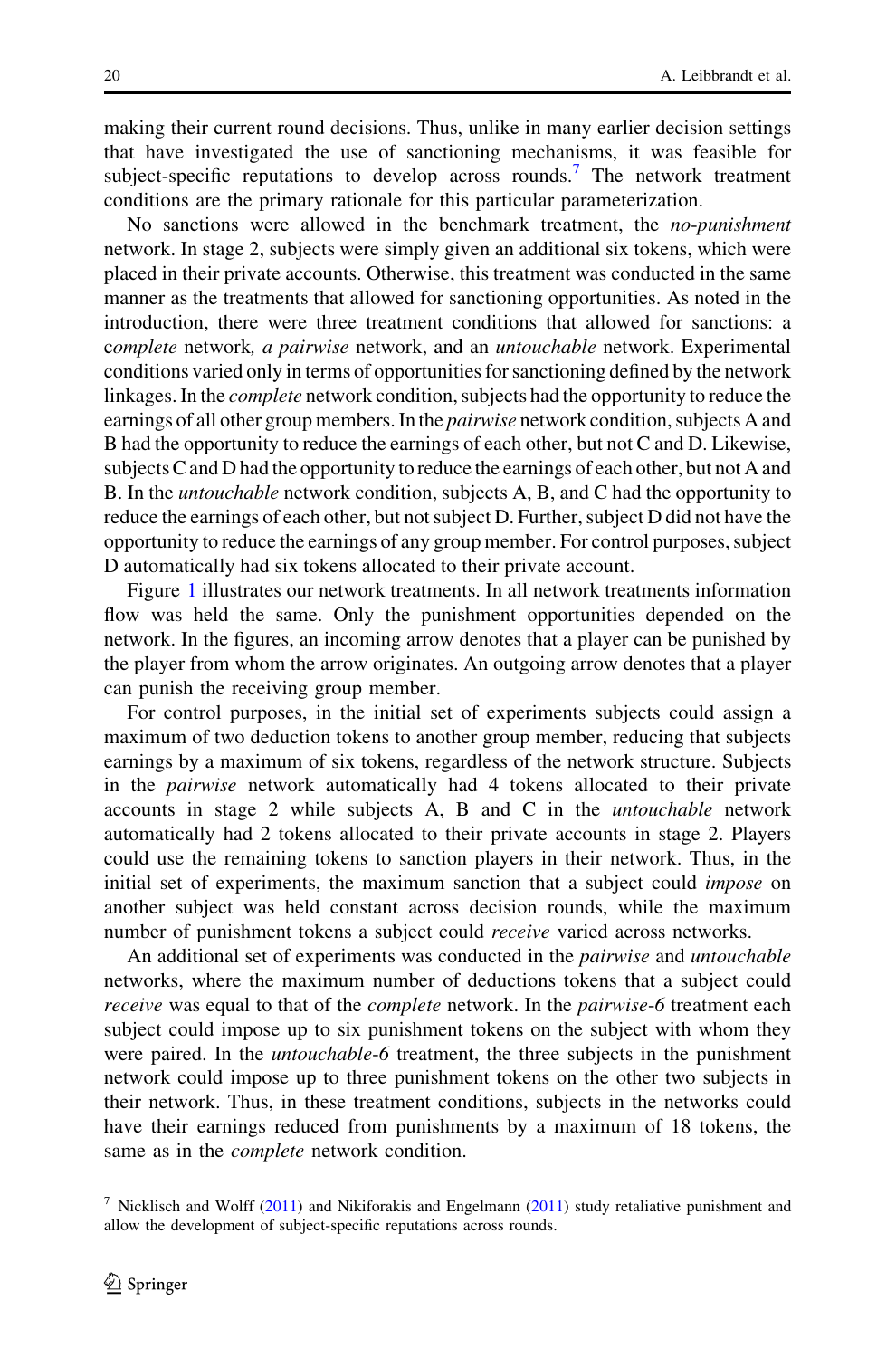<span id="page-6-0"></span>

Fig. 1 Punishment networks. In all treatments information flow was held the same, indicated by the lines between players. Every player received information about the contribution and punishment decisions of every other player in her group. Only the punishment opportunities depended on the network. An *incoming arrow* denotes that a player can be punished by the player from whom the arrow originates. An *outgoing arrow* denotes that a player can punish the receiving group member

Table [1](#page-7-0) presents summary information related to subject groups in each of the conditions. In aggregate, data were collected from 84 four-person groups. In the experiments conducted in the US, the conversion rate of tokens to dollars was 20 to 1. In the U.K., the conversion of tokens to pounds was 30 to  $1<sup>8</sup>$ 

In all treatment conditions, subjects played a finitely repeated game with a known final round. Under the assumption that it is common knowledge that subjects maximize own-earnings, the theoretical prediction is straightforward. The subgame perfect Nash equilibrium for each treatment condition calls for zero allocations to the group account and no-sanctions.<sup>9</sup> As noted earlier, however, experimental studies of the linear VCM game typically find that the level of cooperation observed is not consistent with equilibrium predictions of zero provision of the group good. Moreover, other studies have shown that subjects often pay to sanction other participants when the opportunity is available. However, at the same time subjects react to changes in the price and effectiveness of punishment (Carpenter [2007b\)](#page-20-0), suggesting that players strategically assess the cost and benefits of various sanctioning strategies. At the core of our investigation is the question how the network structure and disposable punishment capacities affect these considerations.

#### 3 Results

As noted in Sect. [2,](#page-4-0) experimental sessions for the *no-punishment*, *complete*, pairwise, and untouchable network conditions were conducted in two locations, the University of East Anglia, UK and Indiana University Bloomington, USA. Recent work suggests that there may be systematic differences in the behavior of subjects in

<sup>8</sup> These differential exchange rates were chosen to create experimental earnings that yielded approximately the same real valued payoffs across locations. Subject's experimental earnings averaged \$22 in the US, including a \$5 show-up payment, and £15 in the UK, including a £3 show-up payment. Sessions lasted from one to one and one half hours.

<sup>&</sup>lt;sup>9</sup> In the sanction treatments there are other Nash equilibria, including some that support efficient allocations. However, equilibrium strategies that support efficient allocations rely on non-credible threats to sanction free riders.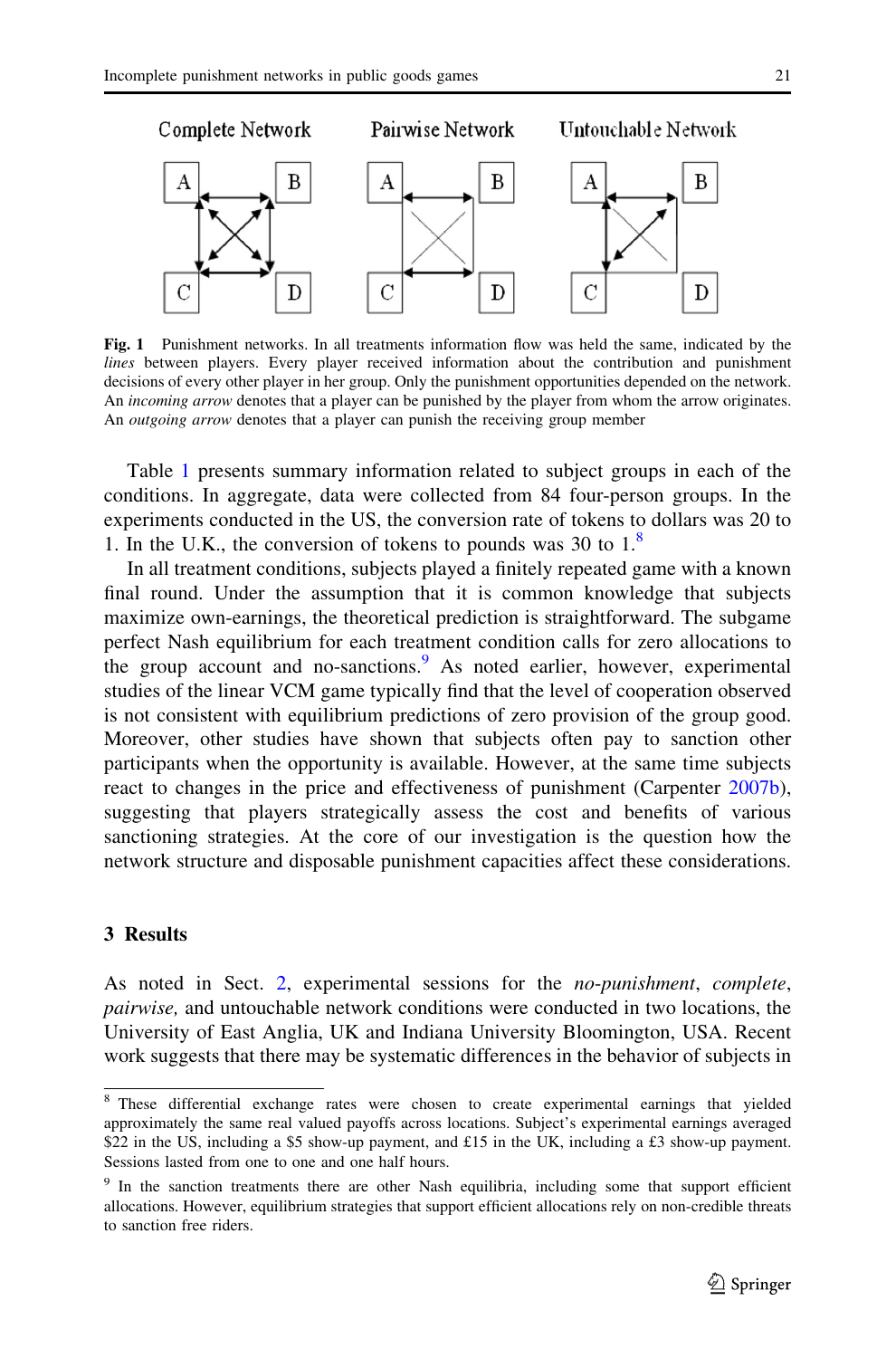| Network condition<br>Number of<br>groups US | Number of<br>groups UK | Total number of<br>independent groups |
|---------------------------------------------|------------------------|---------------------------------------|
| No-punishment<br>8                          |                        | 15                                    |
| Complete<br>9<br>8                          |                        | 17                                    |
| Pairwise<br>8<br>6                          |                        | 14                                    |
| Untouchable<br>8<br>7                       |                        | 15                                    |
| Pairwise-6<br>12<br>$\overline{0}$          |                        | 12                                    |
| Untouchable-6<br>11<br>$\Omega$             |                        | 11                                    |

<span id="page-7-0"></span>Table 1 Design information for network conditions

different countries (Hermann et. al. [2008\)](#page-21-0). Controlling for treatment condition, we tested for differences in behavior in the two locations. A detailed analysis is available in Sect. A of the Supplementary Material. In summary, the various tests confirm that there are no statistically significant differences in group allocations and earnings between the two locations. In addition, within each of the three treatments with sanctioning opportunities, the average level of sanctions used by groups is not different between locations. The analysis presented below therefore pools the data from both experimental sites. Results are first presented at the group level, followed by analyses at the individual level. We begin with a graphical presentation and summary statistics which focus on pooled data from the initial set of network conditions and the pairwise-6 and untouchable-6 networks.

### 3.1 Group level results

The discussion of results from the initial treatment conditions focuses on three key outcome variables: (1) tokens allocated to the group account by each four-person group, (2) total tokens used for sanctioning by each four-person group, (3) tokens earned by each group. Figure [2](#page-8-0)a displays the trajectory, across decision rounds, of mean group allocations, Fig. [2](#page-8-0)b of sanctions, and Fig. [2c](#page-8-0) of earnings for the complete networks (mean across 17 groups), the pairwise networks (14 groups) and the untouchable networks (15 groups). Mean group allocations and earnings for the no-punishment networks (15 groups) are also presented. To complement the results displayed in Fig. [2a](#page-8-0)–c, Table [2](#page-9-0) presents the means and standard deviations of perround group allocations, group earnings, and sanctions per group, pooled over decision rounds.

In all treatments, average group account allocations start at around 50 % of the group endowment of 40 tokens. In the no-punishment networks, allocations decline over time to levels close to the Nash equilibrium allocation of zero. In the complete networks, allocation levels increase slightly and are maintained at around 25 tokens throughout. In the untouchable networks group allocations remain steady at around 20 tokens across rounds 1–18. However, allocations are always lower than those in the complete networks. Allocation levels in the pairwise networks are very similar to those in the *no-punishment* networks, though they are slightly higher after round 5.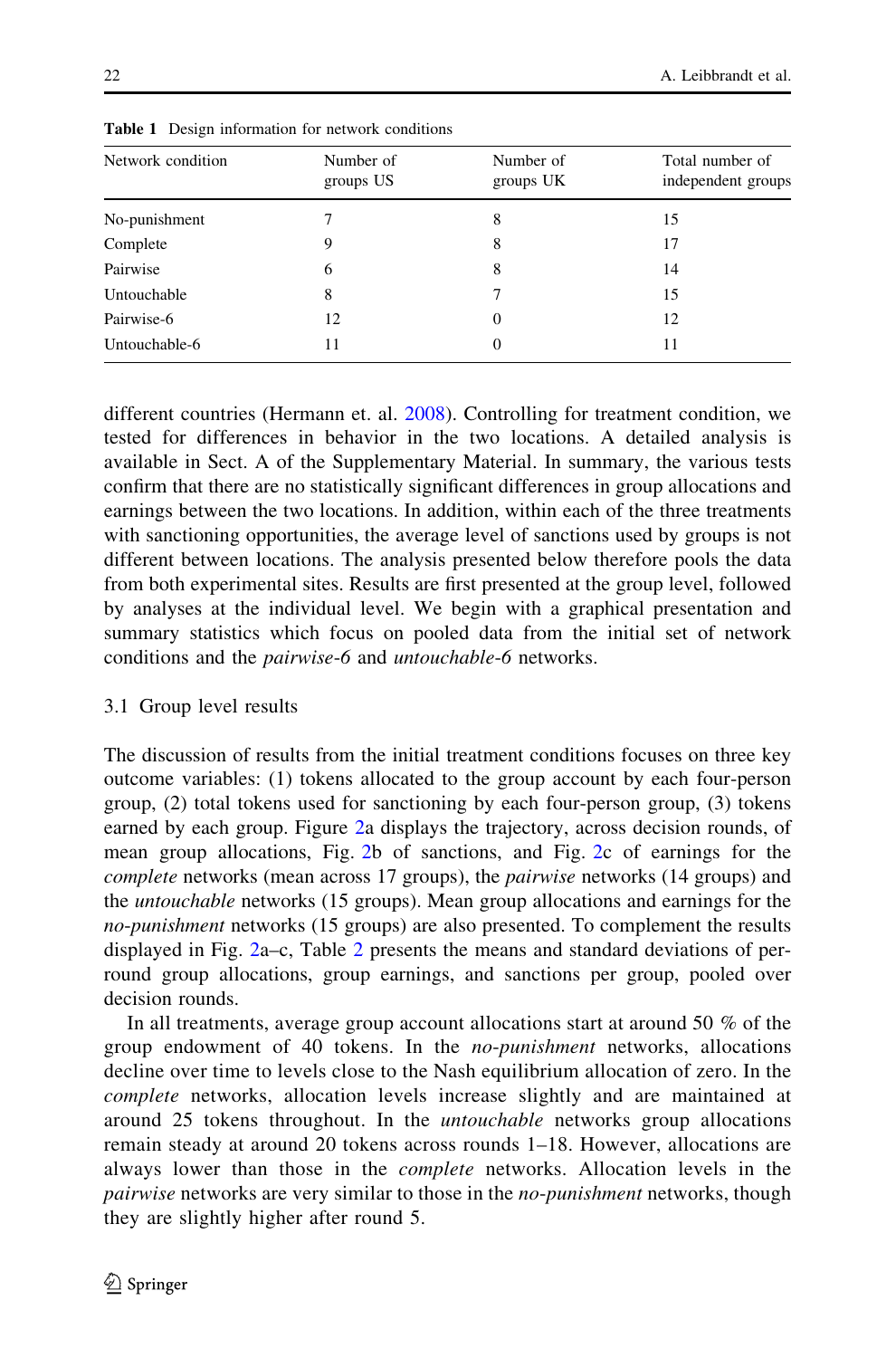<span id="page-8-0"></span>

Fig. 2 a–c Allocations, sanctions and earnings: initial punishment networks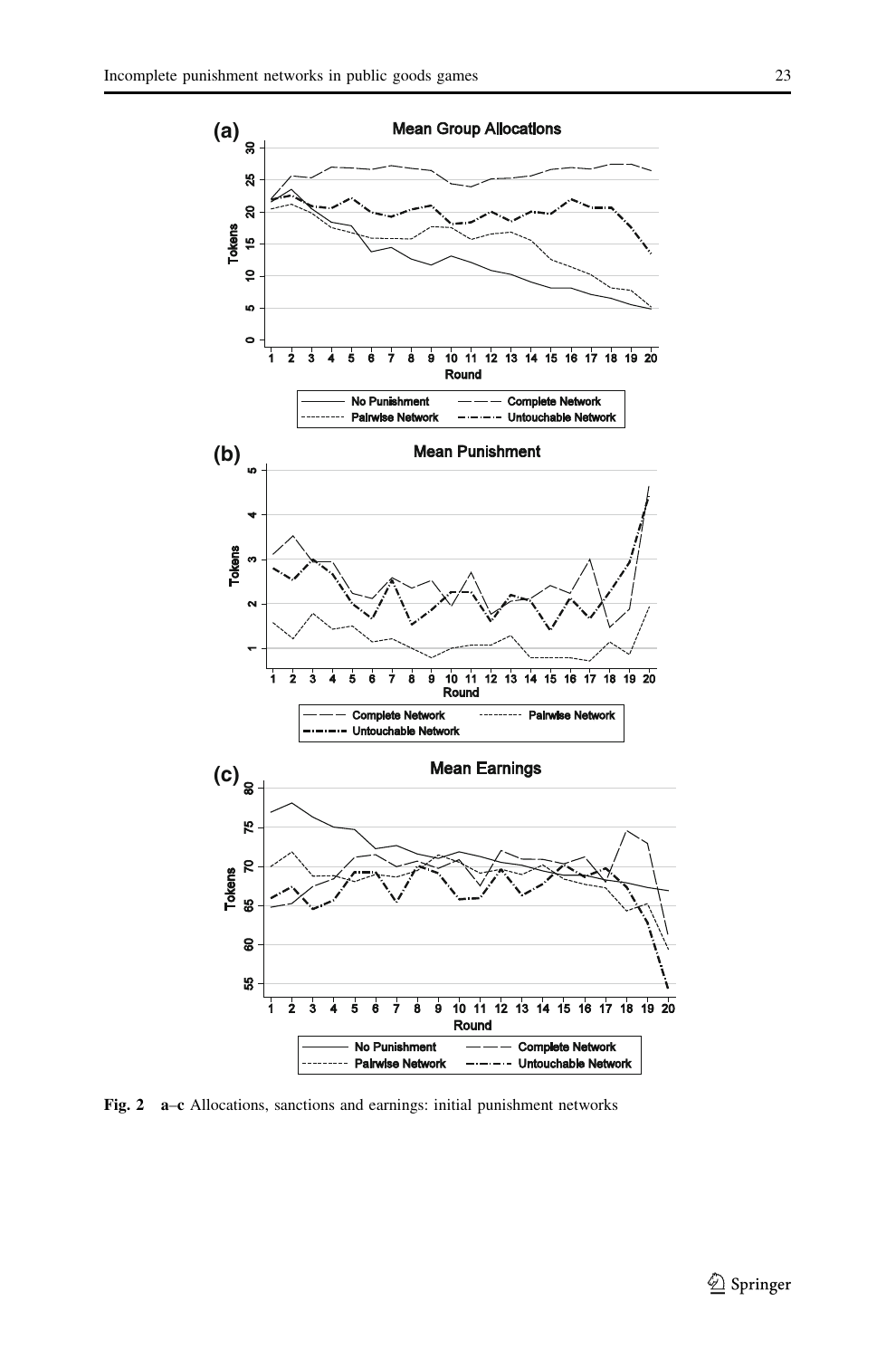|                       | Mean allocation<br>(standard deviation) | Mean sanctions<br>(standard deviation) | Mean earnings<br>(standard deviation) |
|-----------------------|-----------------------------------------|----------------------------------------|---------------------------------------|
| No-punishment         | 12.52                                   |                                        | 71.512                                |
| $(15 \text{ groups})$ | (9.134)                                 |                                        | (5.481)                               |
| Complete              | 26.017                                  | 2.532                                  | 69.481                                |
| $(17 \text{ groups})$ | (11.878)                                | (1.922)                                | (13.714)                              |
| Pairwise              | 14.942                                  | 1.153                                  | 68.351                                |
| $(14 \text{ groups})$ | (11.406)                                | (1.0098)                               | (8.308)                               |
| Untouchable           | 19.92                                   | 2.293                                  | 66.779                                |
| $(15 \text{ groups})$ | (9.365)                                 | (1.622)                                | (9.979)                               |
| Pairwise-6            | 16.867                                  | 1.696                                  | 67.337                                |
| $(12 \text{ groups})$ | (7.456)                                 | (1.878)                                | (7.612)                               |
| Untouchable-6         | 23.691                                  | 1.732                                  | 71.287                                |
| $(11 \text{ groups})$ | (11.740)                                | (1.885)                                | (9.490)                               |

<span id="page-9-0"></span>Table 2 Summary statistics: group level data

To complement the graphical presentations, we present evidence below from non-parametric Mann–Whitney tests of differences in behavior across treatments.<sup>10</sup> In our experiment, groups make decisions independently of other groups as they only receive information about themselves. However, a group's decisions are not independent over the 20 rounds in the experiment. Thus the average (allocations, sanctions or earnings) of a group over all 20 rounds serves as an independent observation for these tests. The tests confirm the pattern of results drawn from Fig. [2](#page-8-0)a–c. Relative to the *no-punishment* networks, group allocations are significantly higher in the *complete* networks ( $p = 0.0006$ ) and the *untouchable* networks  $(p = 0.019)$ , but not in the *pairwise* networks  $(p = 0.827)$ . Further, group allocations in the *complete* networks are significantly higher than in the *pairwise* networks ( $p = 0.009$ ) but not in the *untouchable* networks ( $p = 0.117$ ). The difference between allocations in the *pairwise* and *untouchable* networks is also not statistically significant ( $p = 0.097$ ).

Result 1: The structure of the punishment network significantly affects public good contributions. Incomplete pairwise punishment networks are less effective in increasing public goods contributions.

We next turn to punishment behavior. Recall, in the initial punishment network conditions, subjects were constrained to use no more than two tokens in sanctioning another individual, implying that the number of sanctions that could be imposed varied across network conditions. Yet, as can be seen from Fig. [2](#page-8-0)b and Table 2, average group sanctions imposed in the complete and untouchable networks are

<sup>&</sup>lt;sup>10</sup> In addition to the non- parametric tests, t-tests were also conducted. Unless otherwise noted in the text, the results are robust to both types of tests. In order to further examine differences between punishment networks, OLS, Tobit and panel random effects models were also estimated for group level data. The results are qualitatively similar for all the three models and do not significantly differ from the results obtained by group level parametric and non-parametric tests. This analysis is available in Tables B1 through B5 in the Supplementary Material. We only present the panel estimations for brevity.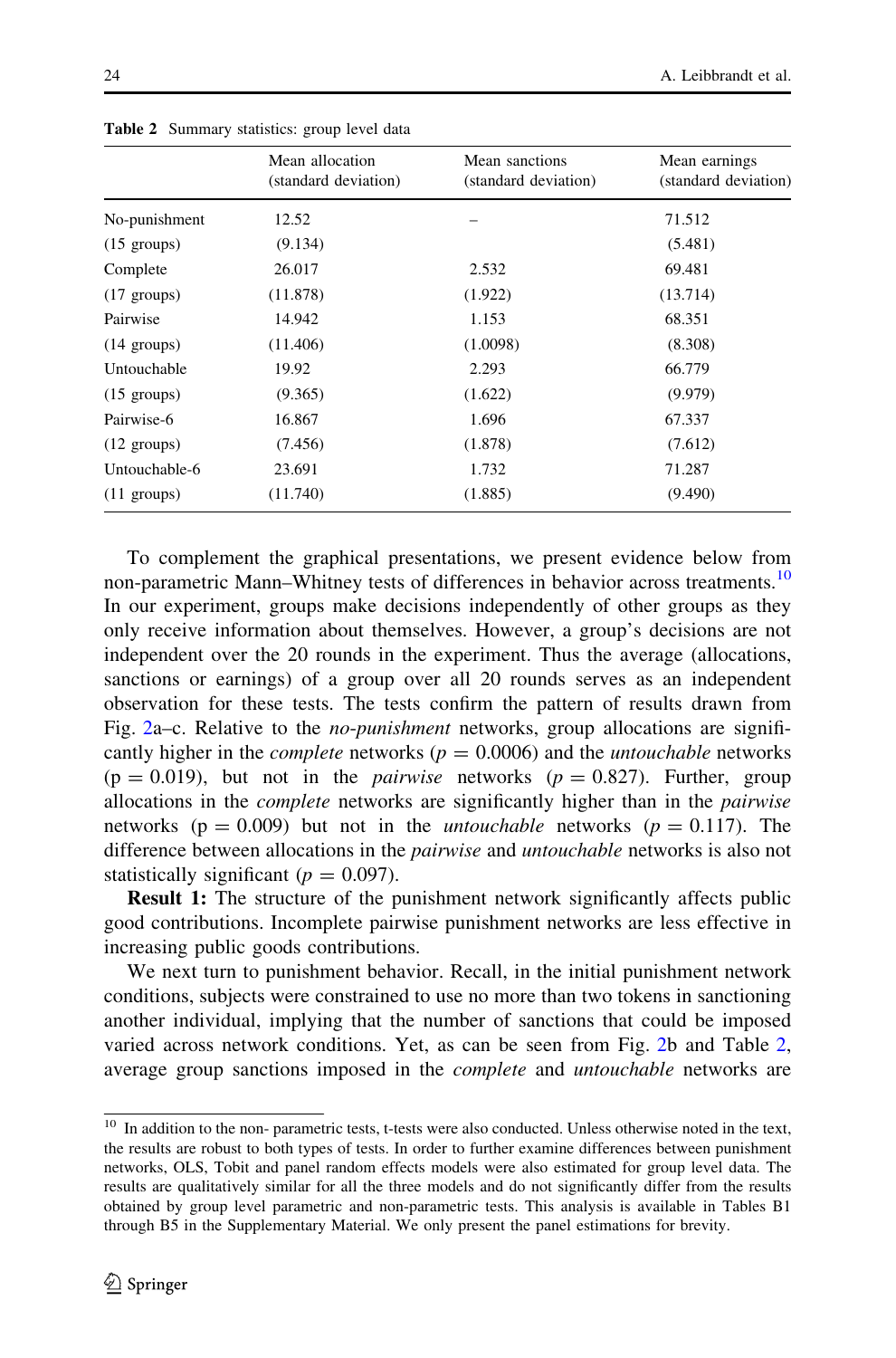similar in most rounds ( $p = 0.850$ ) and remain steady at around 2.5 tokens per round. In the *pairwise* networks average group sanctions are significantly lower than in the *complete* network ( $p = 0.043$ ) and the *untouchable* network ( $p = 0.022$ ). Thus, the two network structures with greater sanctioning opportunities lead to increased levels of sanctioning in relation to the pairwise networks.

Result 2: The structure of the punishment network significantly affects sanctioning levels. Sanctioning levels are lower in incomplete pairwise punishment networks.

While there are significant differences in group allocations across the treatments, after accounting for the costs of sanctioning, there is some evidence that group earnings in the sanctioning networks are marginally lower (or no higher) than in the no-punishment networks. More specifically, earnings in the no-punishment networks are higher than those in the other three networks in the first few rounds and in the last round. However, between rounds 5 and 19, there is no systematic difference in earnings across network conditions. The statistical tests confirm that there is no significant difference in earnings between the *no-punishment* networks and the *complete* and *untouchable* networks ( $p = 0.533$  and  $p = 0.290$  respectively). The non-parametric test suggests a significant difference between the *nopunishment* networks and the *pairwise* networks ( $p = 0.049$ ). This difference, however, is not robust to a standard t test ( $p = 0.243$ ) or to a group-level panel regression where the baseline is the no-punishment treatment ( $p = 0.219$  for the pairwise treatment dummy).

Result 3: After accounting for the costs of sanctioning, overall earnings across punishment networks and the no-punishment network are similar.

To examine whether results 1–3 are driven by the structure of the punishment networks or differences in absolute punishment capacity, we compare behavior from the *pairwise* networks to the *pairwise-6* networks and the *untouchable* networks to the *untouchable-6* networks. Figure [3](#page-11-0)a–c display the trajectory of mean group allocations  $(3a)$ , sanctions  $(3b)$  and earnings  $(3c)$  for the *pairwise* networks and the pairwise-6 networks. Table [2](#page-9-0) presents mean and standard deviations for both networks. In summary, no statistically significant difference is observed in group allocations, group sanctions, and earnings (allocations,  $p = 0.503$ ; sanction,  $p = 0.837$ ; earnings,  $p = 0.471$ ). In addition, despite the identical group punishment capacity between the pairwise-6 and complete networks, contributions in the pairwise-6 networks are significantly lower than in the complete networks  $(p = 0.069)$ .

Figure [4a](#page-12-0)–c displays the trajectory of mean group allocations (4a), sanctions (4b) and earnings (4c) for the untouchable networks and the untouchable-6 networks. Table [2](#page-9-0) presents mean and standard deviations for both networks. Group allocations start out higher in the *untouchable-6* networks but by round 15, there is no discernible difference in allocations. Interestingly, sanctioning is not higher but slightly lower in the *untouchable-6* networks in all but five rounds. The combination of higher group allocations and lower sanctions across most decision rounds implies that earnings are somewhat higher in the *untouchable-6* networks. However, there are no statistically significant differences between the two untouchable conditions (allocations,  $p = 0.452$ ; sanctions,  $p = 0.253$ ; earnings,  $p = 0.312$ ).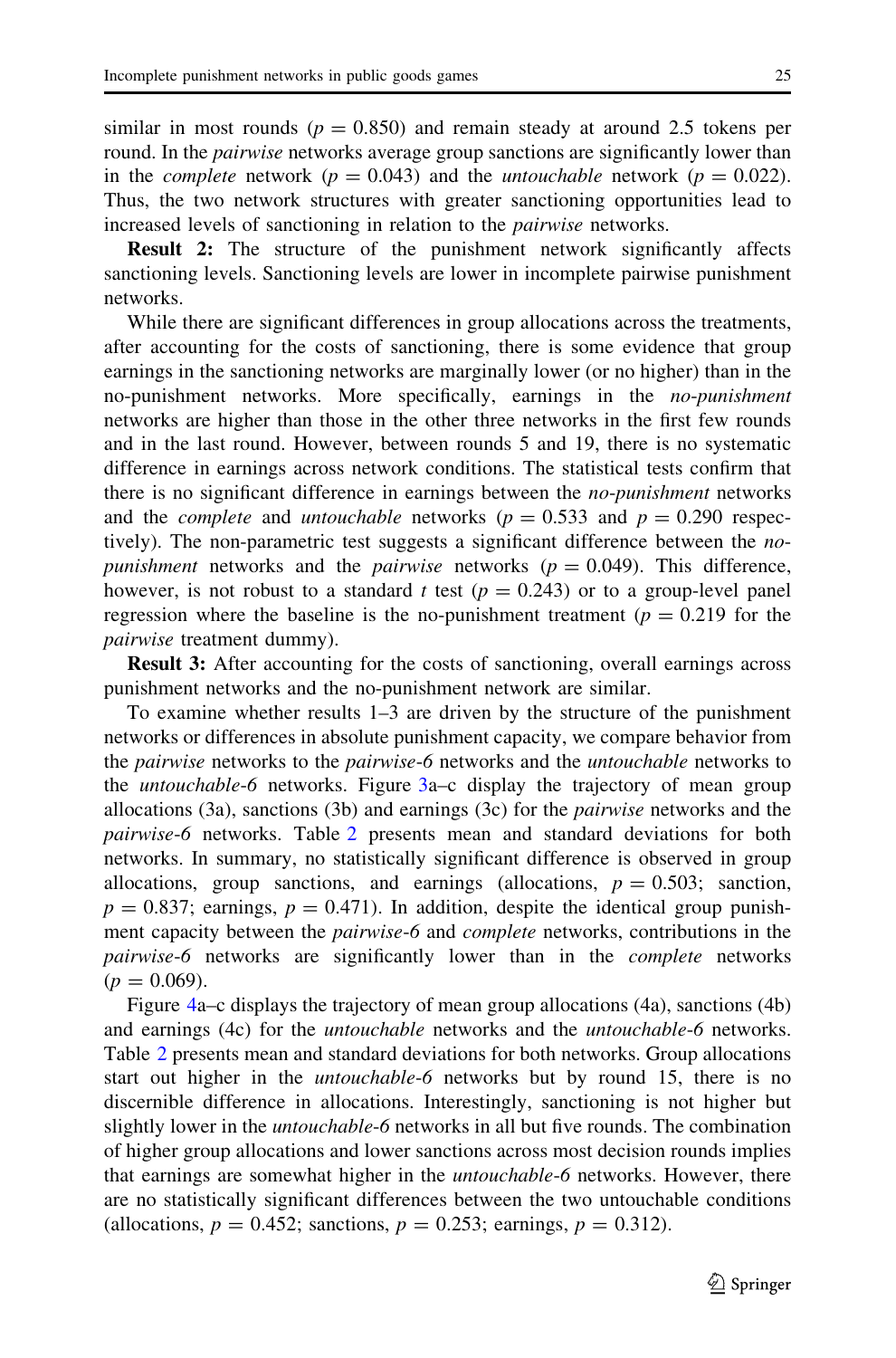<span id="page-11-0"></span>

Fig. 3 a–c Allocations, sanctions and earnings: pairwise and pairwise-6 networks

Result 4: At the group level, the structure of the punishment network is more important than the absolute punishment capacity in determining group account allocations, sanctions, and earnings.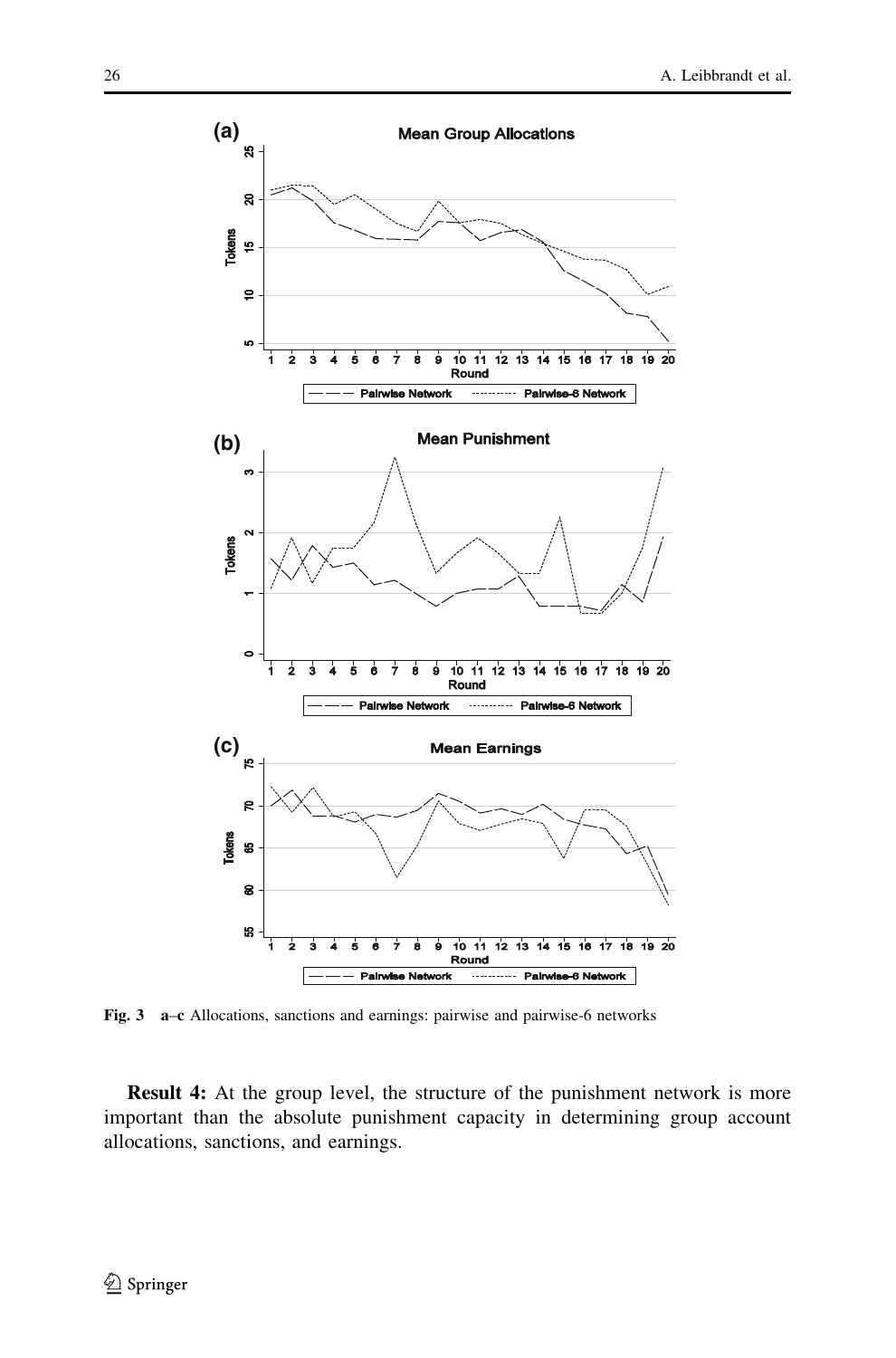<span id="page-12-0"></span>

Fig. 4 a–c Allocations, sanctions and earnings: untouchable and untouchable-6 networks

3.2 Individual level results in incomplete networks

To complement the group level analysis, we turn to an analysis of decisions of individual group members in the incomplete networks. The nature of individual behavior in repeated public goods settings is often characterized as conditional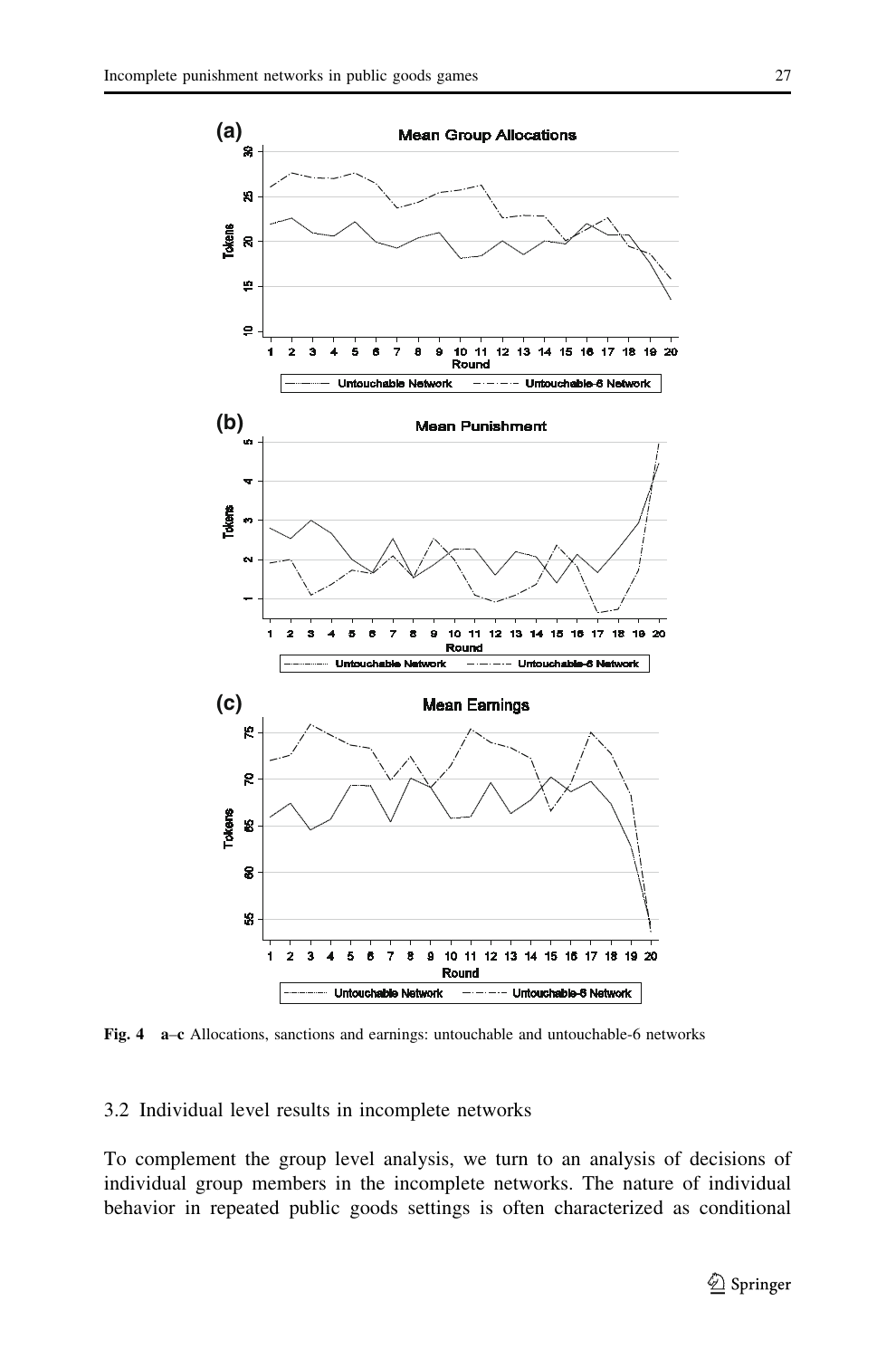cooperation. In incomplete networks, the network structure and players' positions in the network are likely to influence how they adjust their behavior to that of the other group members. To better understand the effect of changing network structures on the nature of conditional cooperation, the analyses in the following two sections investigate how the network position in the pairwise and untouchable networks impacts group allocations.<sup>11</sup>

#### 3.2.1 Individual decisions in the pairwise networks

It is an open question whether and to what extent individuals' allocations are influenced by the decisions of subjects that are linked to the punishment network and by the decisions of the other subjects outside the punishment network. More precisely, in the pairwise networks, subject A might be influenced by the allocation of subject B and vice versa (similarly for subjects C and D). However, in our experiment, each individual has information on the decisions of *all* others in his/her group. Thus, it is also possible that, within a group, subject A might be influenced by the decisions of subjects C and D even though he/she cannot be sanctioned by them.

Table [3](#page-14-0) presents the results from a regression of individual allocations in a model incorporating the following explanatory variables: lagged allocation of subject i, lagged deviation from the subject with whom subject  $i$  is paired in the network, lagged deviation from the mean group allocation of the other pair in the group, lagged sanctions received by  $i$ , and round dummy variables. The table reports robust standard errors clustered on independent groups. We estimated an OLS regression, a random effects panel regression and a Tobit regression to account for censoring of the observations. The results are qualitatively the same in all three models. For the sake of brevity, we only report the results from the panel regression. The results indicate that both the lagged deviation in allocation from that of one's partner and the lagged deviation from the average allocation of the other pair significantly influence one's allocation decisions ( $p<0.001$  for both coefficients) and that the magnitudes are similar (coefficients for *pairwise* network are  $-0.273$  and  $-0.256$ , respectively, and coefficients for the *pairwise*-6 network are  $-0.138$  and  $-0.178$ , respectively).

Table [3](#page-14-0) highlights an additional insight in regard to the effect of received sanctions on allocations to the group account. While the variable *lagged sanction* received is positive, but insignificant, when pooling both pairwise networks, this variable is negative and significant in the *pairwise* networks ( $p = 0.014$ ) and positive and significant in the *pairwise*-6 networks ( $p = 0.002$ ). This suggests that in the pairwise network, sanctions have a negative impact on contributions when the punishment capacity is small (for every unit of sanctioning received contributions

<sup>&</sup>lt;sup>11</sup> An analysis of individual decisions, pooling across all treatments, was also conducted. The findings were consistent with previous studies. Previous round's allocation has a significant positive impact on the current allocation; positive deviations from the average allocation of others in the previous round has a significant negative impact on current allocations; and negative deviations from the average allocation others has a positive impact. This analysis is not included for purposes of brevity, but is available in Table B6 in the Supplementary Material.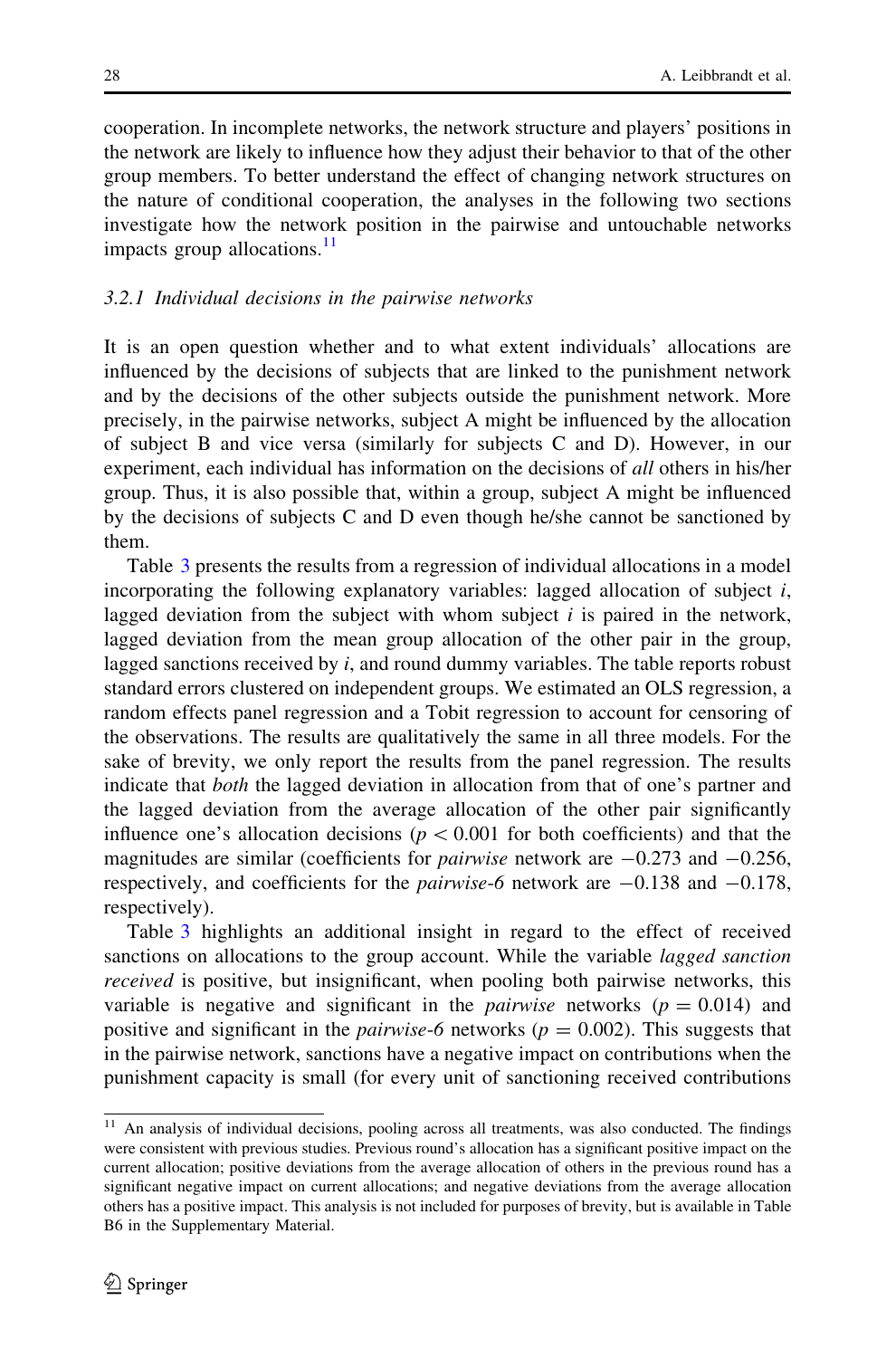|                                       | Dependent variable: individual allocations |                       |                               |
|---------------------------------------|--------------------------------------------|-----------------------|-------------------------------|
|                                       | Pairwise<br>network                        | Pairwise-6<br>network | Combined<br>pairwise networks |
| Lagged allocation of i                | $0.944***$                                 | $0.916***$            | 0.939***                      |
|                                       | (0.019)                                    | (0.021)               | (0.015)                       |
|                                       | [0.000]                                    | [0.000]               | [0.000]                       |
| Lagged deviation from paired subject  | $-0.273***$                                | $-0.138***$           | $-0.198***$                   |
| in network                            | (0.024)                                    | (0.028)               | (0.026)                       |
|                                       | [0.000]                                    | [0.000]               | [0.000]                       |
| Lagged deviation from mean allocation | $-0.256***$                                | $-0.178***$           | $-0.222***$                   |
| of other pair in group                | (0.056)                                    | (0.049)               | (0.040)                       |
|                                       | [0.000]                                    | [0.000]               | [0.000]                       |
| Lagged sanctions received             | $-0.418**$                                 | $0.295***$            | 0.089                         |
|                                       | (0.170)                                    | (0.093)               | (0.094)                       |
|                                       | [0.014]                                    | [0.002]               | [0.343]                       |
| Constant                              | $0.629***$                                 | 0.484                 | $0.436**$                     |
|                                       | (0.216)                                    | (0.426)               | (0.220)                       |
|                                       | [0.004]                                    | [0.256]               | [0.048]                       |
| <b>Observations</b>                   | 1,064                                      | 912                   | 1,976                         |
| Clusters/groups                       | 14                                         | 12                    | 26                            |

<span id="page-14-0"></span>Table 3 Individual allocations in the pairwise and the pairwise-6 networks

Numbers in parentheses are robust standard errors clustered on independent groups. Figures in brackets are  $p$  values for the two-sided tests of significance

\*\*\* Sig. at 1 %, \*\* sig. at 5 %, \* sig. at 10 %

are decreased by 0.418 token); but a positive impact on contributions when the punishment capacity is large (for every unit of sanctioning received contributions are increased by 0.295 tokens).

#### 3.2.2 Individual decisions in the untouchable networks

In the *untouchable* and the *untouchable-6* networks, subjects assigned the positions of A, B or C are allowed to sanction each other. Subjects assigned the position D (the untouchable) face no threat of receiving sanctions. In the analysis below, we investigate the determinants of the allocation decisions of subjects in the A, B, and C positions separately from those in the D position.

Figure [5a](#page-16-0) and b present the trajectory of mean allocations and earnings by subjects assigned to the A, B, C and D positions across decision rounds. As shown, there is a pronounced decrease in the group account allocations for the subjects in the D position, relative to those in the A, B, and C positions. The mean allocation per round by subjects in the A, B and C positions is 5.89 tokens while the mean per round allocation of subjects in the D position is 3.85 tokens ( $n = 26$  groups,  $p = 0.017$ ). Since subjects in the untouchable position also do not spend resources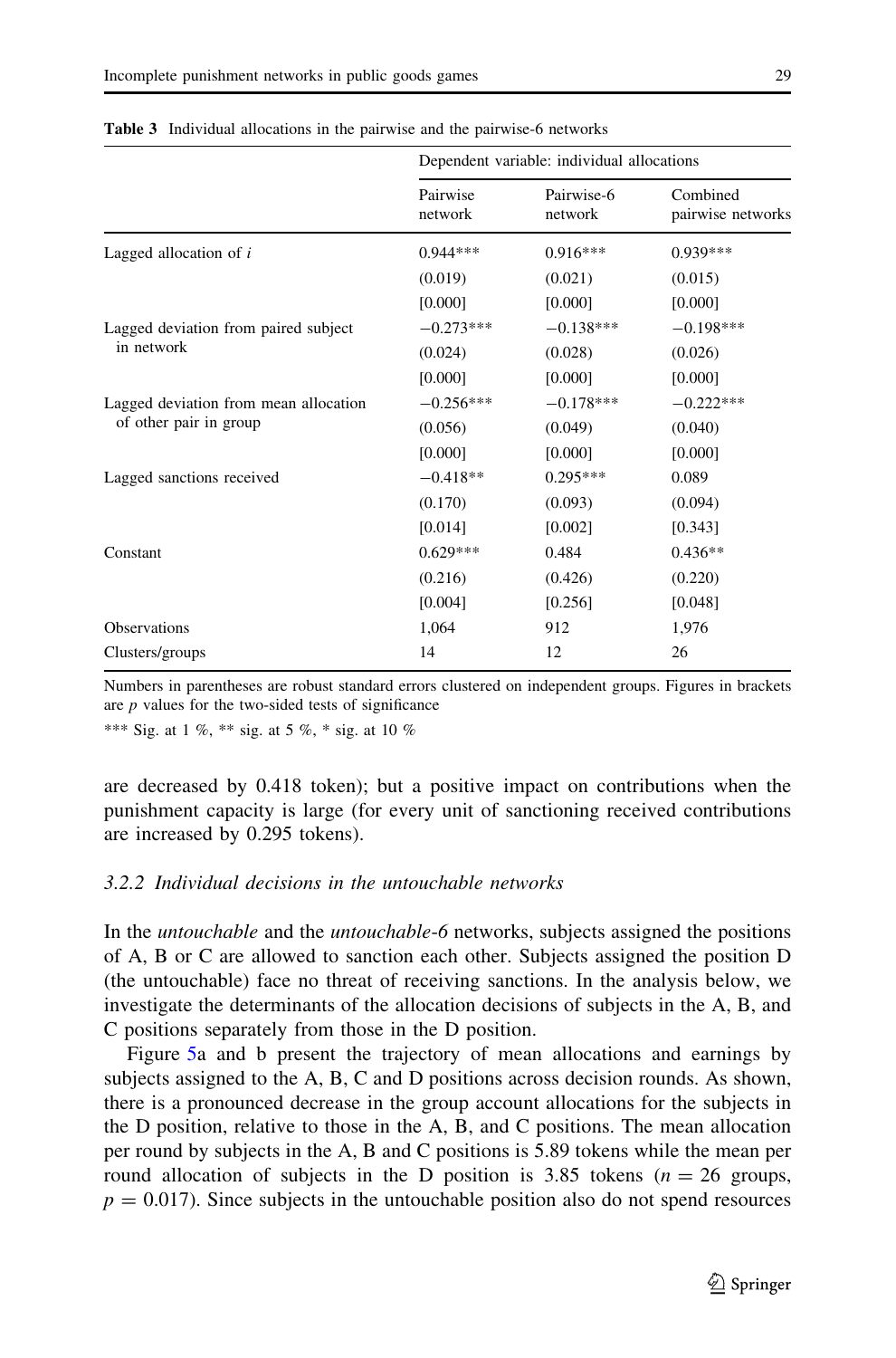on sanctioning, they earn significantly more than the other group members as seen from the second panel of Fig. [5](#page-16-0). The mean per round earnings of subjects in the A, B and C positions is 15.98 tokens while the mean per round earnings of subjects in the D position is 20.75 tokens ( $n = 26$  groups,  $p < 0.000$ ). Interestingly, the presence of an untouchable does not appear to have a significant detrimental effect on the willingness to contribute by the other subjects in the same group. There is no significant difference between the mean group account allocation by subjects in the A, B and C positions (5.89 tokens) in comparison to the mean allocation of subjects in the *complete* networks of 6.50 tokens ( $n_{complete} = 17$ ,  $n_{untouchables} = 26$ ,  $p = 0.358$ .

To examine more closely the factors that influence individual allocations of subjects in the A, B and C positions, Table [4](#page-17-0) reports the results from a random effects panel data regression of individual allocations on: the one-period lagged allocation of individual  $i$ , the one-period lagged deviation of  $i$ 's allocation from the allocation of D, the one-period lagged deviation of  $i$ 's allocation from the average allocation of the other members of his punishment network, a one-period lagged variable of sanctions received, and round dummies. The table reports robust standard errors clustered on independent groups.

In summary, allocations of subjects attached to the punishment networks are significantly influenced by their lagged allocations ( $p<0.001$ ) and the deviation of their lagged allocations from the average allocations of others in the punishment network ( $p<0.001$ ). In addition, their allocations are also negatively influenced by the deviation of their lagged allocations from the allocation of the untouchable  $(p<0.001)$  suggesting that the untouchable can trigger higher contributions of the subjects in the punishment network.<sup>12</sup> Similar to the pairwise networks, punishment capacity appears to determine whether receiving sanctions has a negative (if capacity is small) or positive (if capacity is large) impact on contributions.<sup>13</sup>

Finally, Table [5](#page-18-0) presents random effects estimates for the determinants of the allocations of subjects assigned to the untouchable position, D, on the one-period lagged allocation of individual  $i$ , the one-period lagged deviation of  $i$ 's allocation from the average allocation of others in the same group, and round dummies. As shown, the allocations of the subjects in the untouchable position are mostly influenced by lagged allocations. The variable, lagged deviation from mean allocations of other subjects in the group, is negative for both untouchable networks and highly significant when pooling data from the untouchable and untouchable-6 networks ( $p = 0.009$ ).

<sup>&</sup>lt;sup>12</sup> As a test of robustness, the regressions in Table [4](#page-17-0) were conducted separately for cases where deviations from D were non-negative versus negative. The results reported in Table [4](#page-17-0) are robust to this analysis; although statistically more significant for non-negative deviations. This analysis is available in the Supplementary Material (Tables B7 and B8).

<sup>&</sup>lt;sup>13</sup> The above analysis highlights the asymmetry in the reactions to sanctions received related to punishment capacities in both incomplete networks. In particular, there is some evidence that sanctions increase future contributions to the public good only when punishment capacities are high. However, the regression estimates indicate that this effect is small; in the untouchable-6 network, the effect is not significant at the 10 % level. This small reaction, combined with the low sanctioning levels observed, leads to the finding that punishment capacities do not significantly affect contributions or efficiency at the aggregate level (Result 3).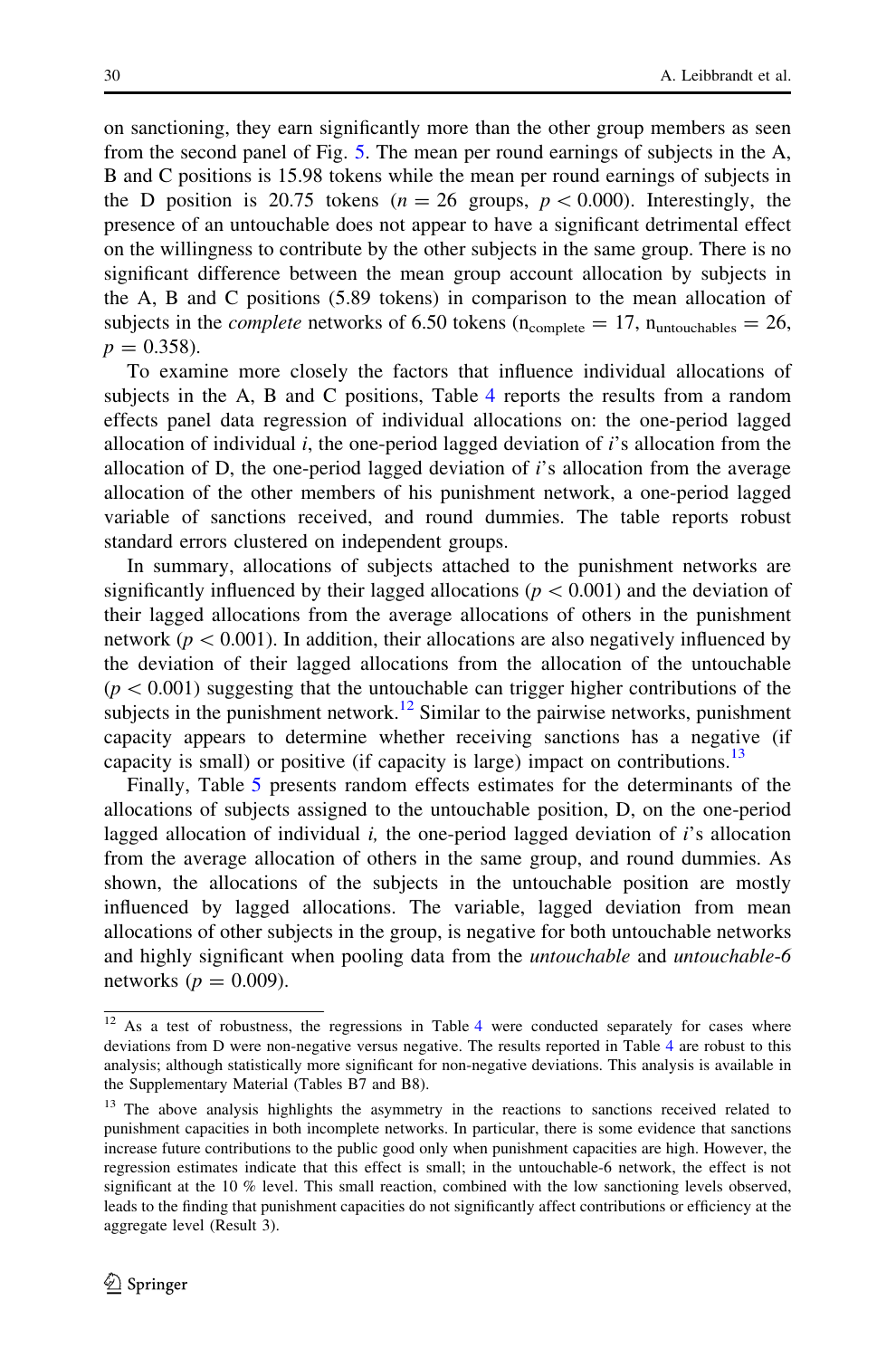<span id="page-16-0"></span>

Fig. 5 a, b Allocations and earnings by network position: combined untouchable networks

Result 5: Subjects condition their contribution on the behavior of subjects in and outside their punishment network.

#### 3.2.3 Patterns of sanctioning behavior

Pooling across treatments and observations within specified intervals, Fig. [6](#page-18-0) shows the relationship between average sanctions received by individuals and the deviation of their group allocation from the average allocations of others in the group.<sup>14</sup> Also reported are the number of instances in which sanctions were imposed within each interval. Mean sanctions received are larger when a subject's allocation is below the average allocation of others. Importantly however, there is evidence of 'anti-social' punishment: some subjects are sanctioned even when their allocations are above the mean of others.

<sup>14</sup> Computing the average sanction for each category includes both sanctions imposed and instances in which a sanction was not imposed.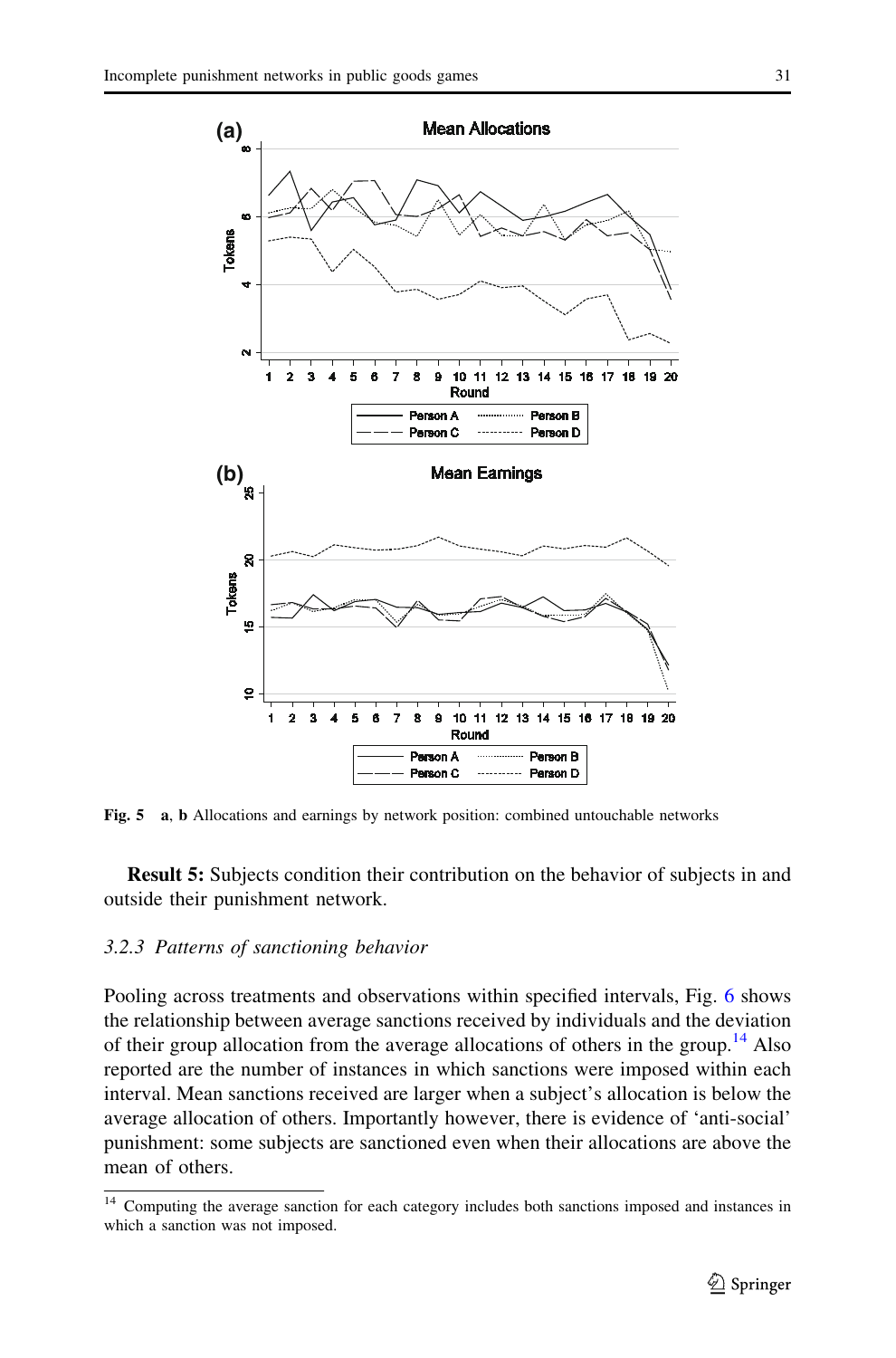<span id="page-17-0"></span>

| 32 | A. Leibbrandt et al.<br>. |
|----|---------------------------|
|    |                           |

| Dependent variable: individual allocations-persons A, B, C |                        |                          |                                  |
|------------------------------------------------------------|------------------------|--------------------------|----------------------------------|
|                                                            | Untouchable<br>network | Untouchable-6<br>network | Combined<br>untouchable networks |
| Lagged allocation of $i$                                   | $0.930***$             | $0.948***$               | $0.946***$                       |
|                                                            | (0.031)                | (0.036)                  | (0.021)                          |
|                                                            | [0.000]                | [0.000]                  | [0.000]                          |
| Lagged deviation from allocation of Person D               | $-0.088***$            | $-0.102**$               | $-0.101***$                      |
|                                                            | (0.021)                | (0.049)                  | (0.022)                          |
|                                                            | [0.000]                | [0.037]                  | [0.000]                          |
| Lagged deviation from mean allocation                      | $-0.408***$            | $-0.395***$              | $-0.402***$                      |
| of others in punishment network                            | (0.035)                | (0.105)                  | (0.042)                          |
|                                                            | [0.000]                | [0.000]                  | [0.000]                          |
| Lagged sanctions received                                  | $-0.215*$              | 0.113                    | $-0.073$                         |
|                                                            | (0.117)                | (0.103)                  | (0.089)                          |
|                                                            | [0.066]                | [0.271]                  | [0.415]                          |
| Constant                                                   | 0.298                  | 1.410***                 | $0.712*$                         |
|                                                            | (0.579)                | (0.417)                  | (0.371)                          |
|                                                            | [0.607]                | [0.001]                  | [0.055]                          |
| Observations                                               | 855                    | 627                      | 1,482                            |
| Clusters/groups                                            | 15                     | 11                       | 26                               |
|                                                            |                        |                          |                                  |

Table 4 Individual allocations (A, B, C): untouchable and untouchable-6 networks

Numbers in parentheses are robust standard errors clustered on independent groups. Figures in brackets are  $p$  values for the two-sided tests of significance

\*\*\* Sig. at 1 %, \*\* sig. at 5 %, \* sig. at 10 %

As discussed above, this study employed a matching protocol with fixed identifiers for each decision maker in a group. An advantage of this protocol is that it captures a critical informational component of some networks. More precisely, unlike previous studies examining sanctioning, this protocol allows for sanctioning imposed on subject  $i$  by subject  $j$  to be based directly on lagged sanctions imposed by  $i$  on  $j$ . Thus, linkages between sanctions imposed and lagged sanctions received between pairs of subjects within networks (referred to as 'sanctioning pairs') can be examined.

Table  $6$  presents regressions of individual sanctions imposed on subject  $i$  by subject  $j$  as a function of deviations in contributions by  $i$  from others in the group, one period lagged sanctions imposed by  $i$  on subject  $j$ , treatment dummies for the pairwise and untouchable networks<sup>15</sup> and round dummies. Separate regressions are estimated for negative and non-negative deviations. The table reports robust standard errors clustered on independent groups. The results in Table [6](#page-19-0) show the usual pattern for sanctioning when deviations are below the average of the others in

<sup>&</sup>lt;sup>15</sup> The pairwise dummy captures both the *pairwise* and the *pairwise-6* treatments, similarly for the untouchable treatment dummy.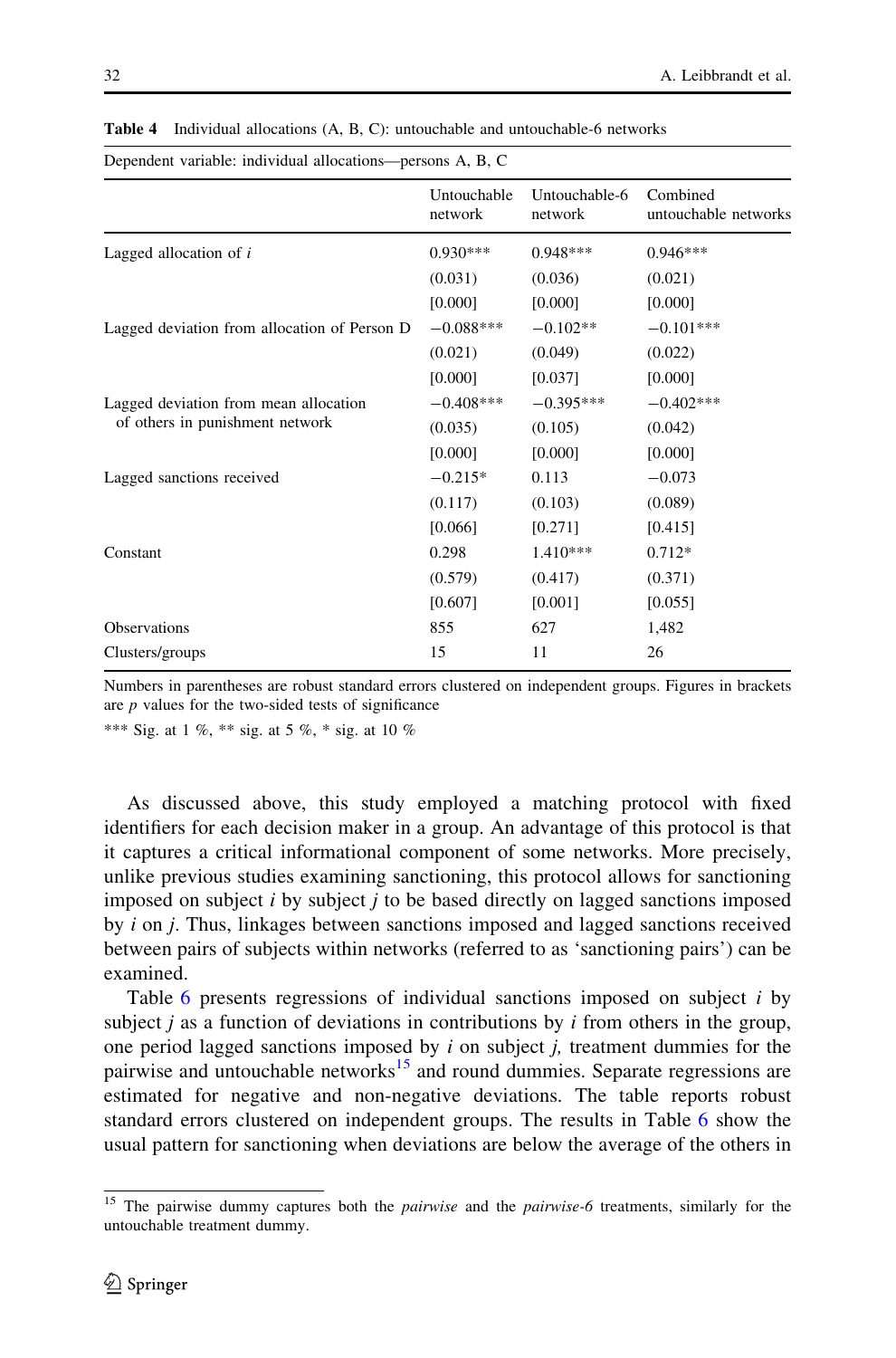| Dependent variable: individual allocations person D          |                        |                          |                                  |
|--------------------------------------------------------------|------------------------|--------------------------|----------------------------------|
|                                                              | Untouchable<br>network | Untouchable-6<br>network | Combined<br>untouchable networks |
| Lagged allocation of $i$                                     | $0.813***$             | $0.869***$               | $0.831***$                       |
|                                                              | (0.108)                | (0.072)                  | (0.066)                          |
|                                                              | [0.000]                | [0.000]                  | [0.000]                          |
| Lagged deviation from mean<br>allocation of A, B, C in group | $-0.133$               | $-0.212*$                | $-0.178***$                      |
|                                                              | (0.086)                | (0.121)                  | (0.068)                          |
|                                                              | [0.119]                | [0.079]                  | [0.009]                          |
| Constant                                                     | $2.664***$             | $-1.054$                 | 1.088                            |
|                                                              | (0.938)                | (1.379)                  | (0.818)                          |
|                                                              | [0.004]                | [0.445]                  | [0.183]                          |
| <b>Observations</b>                                          | 285                    | 209                      | 494                              |
| Clusters/groups                                              | 15                     | 11                       | 26                               |

<span id="page-18-0"></span>Table 5 Individual allocations (D): Untouchable and Untouchable-6 networks

Numbers in parentheses are robust standard errors clustered on independent groups. Figures in brackets are  $p$  values for the two-sided tests of significance

\*\*\* Sig. at 1 %, \*\* sig. at 5 %, \* sig. at 10 %



Fig. 6 Mean sanctions received by individuals

the group.<sup>16</sup> Players are punished for low contributions and they receive higher sanctions the lower their contributions are below the average; players receive an additional 0.9 tokens in sanctions for every token they are below the average.

<sup>&</sup>lt;sup>16</sup> The results are robust to OLS and Tobit specifications.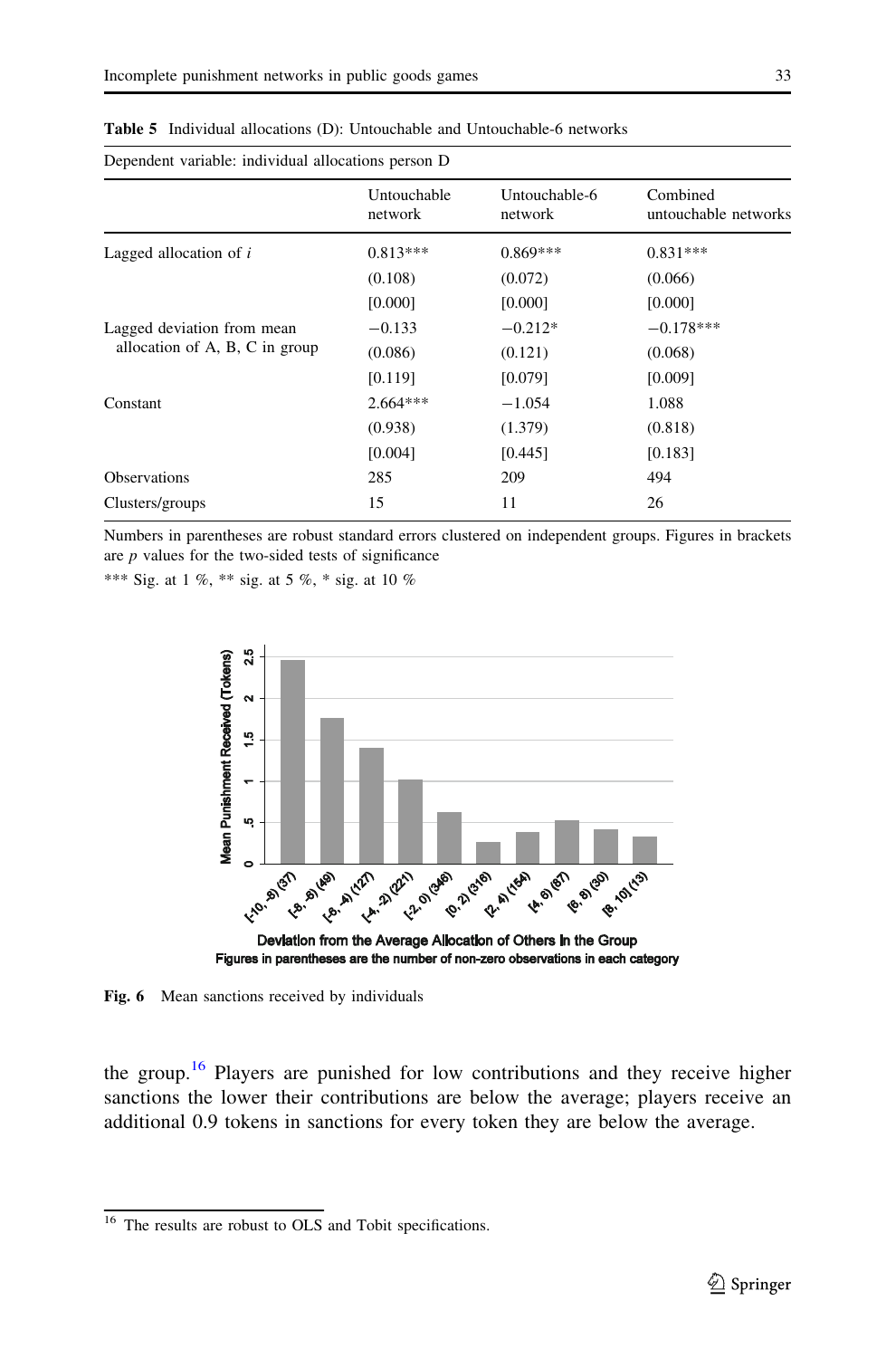| Dependent variable: individual sanctions imposed by $i$ on $i$    |                        |                        |  |
|-------------------------------------------------------------------|------------------------|------------------------|--|
|                                                                   | Negative<br>deviations | Positive<br>deviations |  |
| Absolute value of negative allocation deviations by <i>i</i> from | $0.093***$             |                        |  |
| average of others in group                                        | (0.010)                |                        |  |
|                                                                   | [0.000]                |                        |  |
| Absolute value of positive allocation deviations by $i$ from      |                        | $-0.0009$              |  |
| average of others in group                                        |                        | (0.005)                |  |
|                                                                   |                        | [0.843]                |  |
| Lagged pairwise sanctions imposed by $i$ on $j$                   | $0.182***$             | $0.155***$             |  |
|                                                                   | (0.045)                | (0.034)                |  |
|                                                                   | [0.000]                | [0.000]                |  |
| Pairwise                                                          | 0.133                  | $0.097*$               |  |
|                                                                   | (0.104)                | (0.057)                |  |
|                                                                   | [0.202]                | [0.088]                |  |
| Untouchable                                                       | 0.045                  | 0.060                  |  |
|                                                                   | (0.067)                | (0.048)                |  |
|                                                                   | [0.502]                | [0.208]                |  |
| Constant                                                          | $0.333***$             | $0.375***$             |  |
|                                                                   | (0.103)                | (0.064)                |  |
|                                                                   | [0.001]                | [0.000]                |  |
| Observations                                                      | 3,145                  | 6,165                  |  |
| Clusters [sanctioning pairs]                                      | 68 [424]               | 69 [479]               |  |
|                                                                   |                        |                        |  |

<span id="page-19-0"></span>Table 6 Evidence on targeted revenge in sanctioning pairs

Numbers in parentheses are robust standard errors clustered on independent groups. Figures in brackets are  $p$  values for the two-sided tests of significance. Includes round dummies

\*\*\* Sig. at 1 %, \*\* sig at 5 %, \* sig at 10 %

We do not find significant evidence showing that (weakly) positive deviations from the group average lead to 'anti-social' punishment.<sup>17</sup> However, there is strong evidence of *targeted revenge*. Players receive sanctions from those they sanctioned in the previous round. Such targeted revenge occurs independently of whether a subject's contribution is greater (positive deviation) or smaller (negative deviation) than the average of other group members.

Result 6: Targeted revenge drives anti-social punishment in our networks.

## 4 Conclusions

This study contributes to the literature on sanctioning behavior in social dilemma settings by examining the influence of alternative linkages between subjects that

 $17$  The results are unchanged if a dummy for positive/negative deviations is included instead of the magnitude of such deviations.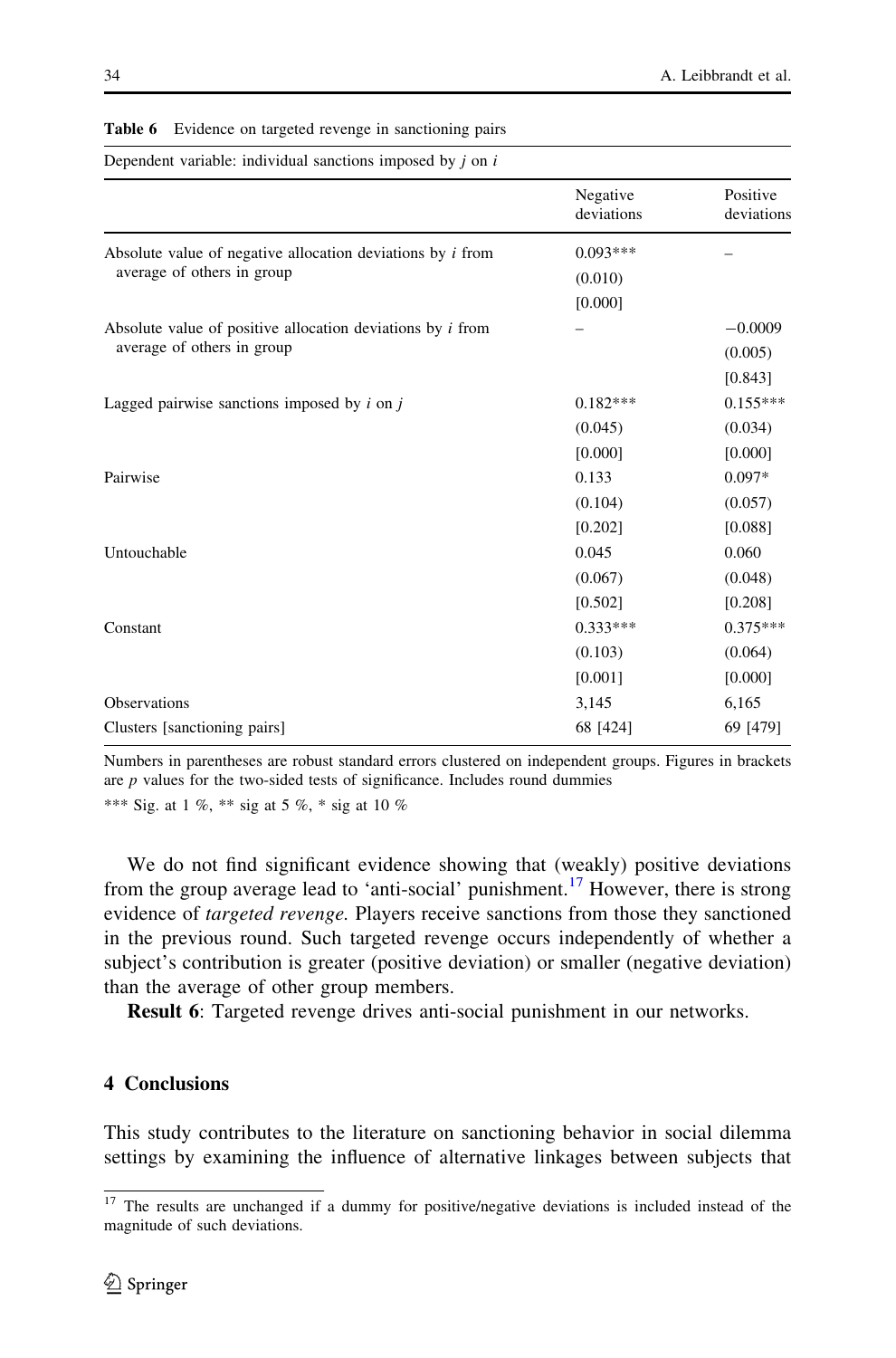<span id="page-20-0"></span>restrict the directional flow of endogenously imposed sanctions, as well as the capacity to sanction at the individual and group level. We find clear evidence that the structure of punishment network affects public good contributions and that the network configuration is more important than the absolute punishment capacity for public good provision, imposed sanctions and economic efficiency. In addition, our experimental design renders it possible to identify targeted revenge as a main driver of anti-social punishment.

The results of this study may have implications for public policy and organizational thinking related to the pervasive conflict of individual interest and collective efficiency. In a world where natural obstacles and manmade institutions limit stakeholder's opportunities to sanction other actors, a proper understanding of underlying group structures and how individual actors connect to each other is crucially important when trying to understand the nature of voluntary cooperation. This study suggests that the nature of incomplete sanction networks may be more important than the group's overall capacity to sanction. This result raises the question of whether and how collective action groups in the field can develop institutions or social norms to overcome such incompleteness.

Acknowledgments Financial support was provided by the National Science Foundation (SES— 0849551) and the School of Economics and the Centre for Behavioural and Experimental Social Science, University of East Anglia. The authors would also like to thank Dvin Galstian Pour for programming assistance, as well as David Cooper, Enrique Fatas, Simon Gächter, Elke Renner, Martin Sefton, Sudipta Sarangi, two anonymous referees and seminar participants from Durham, Nottingham, the Experimental Economics Workshop at the Indian School of Business, the 2011 Southern Economic Association Annual Meetings, the 2011 North American Economic Science Association Conference, the 2011 European Economic Science Association Conference and the 5th Maastricht Behavioral and Experimental Economics Symposium for their helpful comments.

Open Access This article is distributed under the terms of the Creative Commons Attribution License which permits any use, distribution, and reproduction in any medium, provided the original author(s) and the source are credited.

#### References

- Andreoni, J., Harbaugh, W., & Vesterlund, L. (2003). The carrot or the stick: Rewards, punishments and cooperation. American Economic Review, 93(3), 893–902.
- Bochet, O., Page, T., & Putterman, L. (2006). Communication and punishment in voluntary contribution experiments. Journal of Economic Behavior & Organization, 60(1), 11–26.
- Boyd, R., Gintis, H., & Bowles, S. (2010). Coordinated punishment of defectors sustains cooperation and can proliferate when rare. Science, 328(5978), 617–620.
- Bramoullé, Y., & Kranton, R. (2007). Public goods in networks. Journal of Economic Theory, 135(1), 478–494.
- Carpenter, J. (2007a). Punishing free-riders: How group size affects mutual monitoring and the provision of public goods. Games and Economic Behavior, 60(1), 31–51.
- Carpenter, J. (2007b). The demand for punishment. Journal of Economic Behavior & Organization, 62(4), 522–542.
- Carpenter, J., Kariv, S., & Schotter, A. (2012). Network architecture, cooperation and punishment in public good games. Review of Economic Design, 95(1), 1–26.
- Charness, G., Corominas-Bosch, M., & Frachette, G. R. (2007). Bargaining and network structure: An experiment. Journal of Economic Theory, 136(1), 28–65.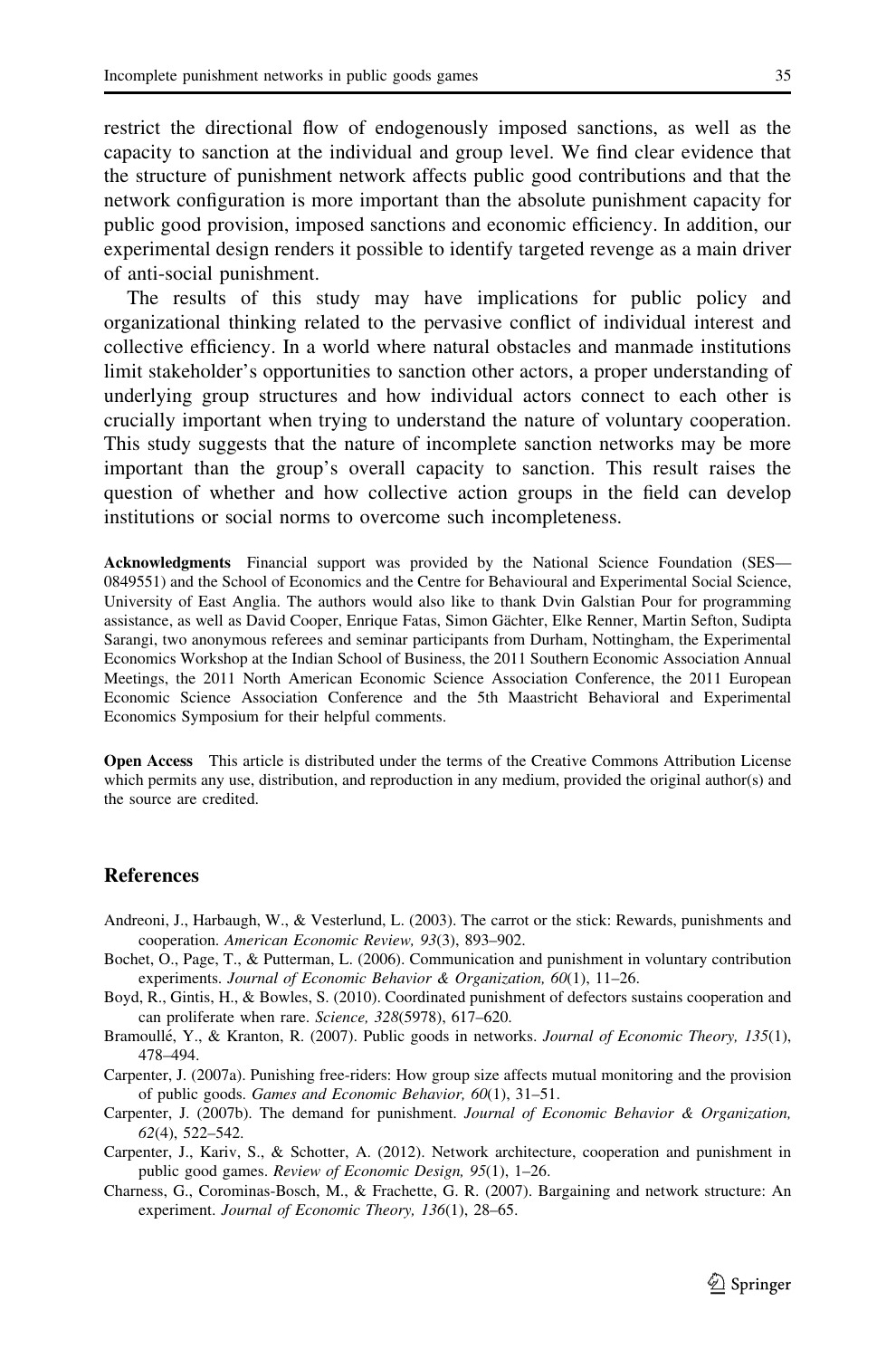- <span id="page-21-0"></span>Charness, G., & Jackson, M. (2007). Group play in games and the role of consent in network formation. Journal of Economic Theory, 136(1), 417–445.
- Chaudhuri, A. (2011). Sustaining cooperation in laboratory public good experiments: a selective survey of the literature. Experimental Economics, 14(1), 47–83.
- Cinyabuguma, M., Page, T., & Putterman, L. (2005). Cooperation under the threat of expulsion in a public goods experiment. Journal of Public Economics, 89(8), 1421–1435.
- Cox, J. C., Ostrom, E., Sadiraj, V., & Walker, J. M. (2013). Provision versus appropriation in symmetric and asymmetric social dilemmas. Southern Economic Journal, 79(3), 496–512.
- Denant-Boemont, L., Masclet, D., & Noussair, C. (2007). Punishment, counterpunishment and sanction enforcement in a social dilemma experiment. Economic Theory, 33(1), 145–167.
- Egas, M., & Riedl, A. (2008). The economics of altruistic punishment and the maintenance of cooperation. Proceedings of the Royal Society B—Biological Sciences, 275(1637), 871–878.
- Ertan, A., Page, T., & Putterman, L. (2009). Who to punish? Individual decisions and majority rule in mitigating the free rider problem. European Economic Review, 53(5), 495–511.
- Fatas, E., Meléndez-Jiménez, M., & Solaz, H. (2010). An experiment analysis of team production in networks. Experimental Economics, 13(4), 399–411.
- Fehr, E., & Gächter, S. (2000). Cooperation and punishment in public goods experiments. American Economic Review, 90(4), 980–994.
- Fischbacher, U. (2007). z-Tree: Zurich toolbox for ready-made economic experiments. Experimental Economics, 10(2), 171–178.
- Gürerk, Ö., Irlenbusch, B., & Rockenbach, B. (2006). The competitive advantage of sanctioning institutions. Science, 312(5770), 108–111.
- Güth, W., Levati, M. V., Sutter, M., & van der Heijden, E. (2007). Leading by example with and without exclusion power in voluntary contribution experiments. Journal of Public Economics, 91(5–6), 1023–1042.
- Hermann, B., Thöni, C., & Gächter, S. (2008). Antisocial punishment across societies. Science, 319(5868), 1362–1367.
- Isaac, M., & Walker, J. (1988). Communication and free-riding behavior: The voluntary contribution mechanism. Economic Inquiry, 26(4), 585–608.
- Keser, C., Ehrhart, K.-M., & Berninghaus, S. K. (1998). Coordination and local interaction: Experimental evidence. Economics Letters, 58(3), 269–275.
- Kosfeld, M. (2004). Economics networks in the Laboratory: A survey. Review of Network Economics, 3(1), 20–42.
- Kosfeld, M., Okada, A., & Riedl, A. (2009). Institution formation in public goods games. American Economic Review, 99(4), 1335–1355.
- Leibbrandt, A., & López-Pérez, R. (2014). Different carrots and different sticks: Do we reward and punish differently than we approve and disapprove? Theory and Decision, 76(1), 95-118.
- Masclet, D., Noussair, C., Tucker, S., & Villeval, M.-C. (2003). Monetary and non-monetary punishment in the voluntary contributions mechanism. American Economic Review, 93(1), 366–380.
- Milinski, M., & Rockenbach, B. (2006). The efficient interaction of indirect reciprocity and costly punishment. Nature, 444, 718–723.
- Nicklisch, A., & Wolff, I. (2011). Cooperation norms in multiple-stage punishment. Journal of Public Economic Theory, 13(5), 791–827.
- Nikiforakis, N. (2008). Punishment and counter-punishment in public good games: Can we really govern ourselves? Journal of Public Economics, 92(1–2), 91–112.
- Nikiforakis, N., & Engelmann, D. (2011). Altruistic punishment and the threat of feuds. Journal of Economic Behavior & Organization, 78(3), 319–332.
- Nikiforakis, N., & Normann, H. (2008). A comparative statics analysis of punishment in public goods experiments. Experimental Economics, 11(4), 358–369.
- Nikiforakis, N., Normann, H.-T., & Wallace, B. (2010). Asymmetric enforcement of cooperation in a social dilemma. Southern Economic Journal, 76(3), 638–659.
- O'Gorman, R., Henrich, J., & Van Vugt, M. (2009). Constraining free riding in public goods games: Designated solitary punishers can sustain human cooperation. Proceedings of the Royal Society, 276(1655), 323–329.
- Ostrom, E. (1990). Governing the commons: The evolution of institutions for collective action. Cambridge: Cambridge University Press.
- Ostrom, E., Walker, J., & Gardner, R. (1992). Covenants with and without a sword: self-governance is possible. American Political Science Review, 86(1), 404–417.